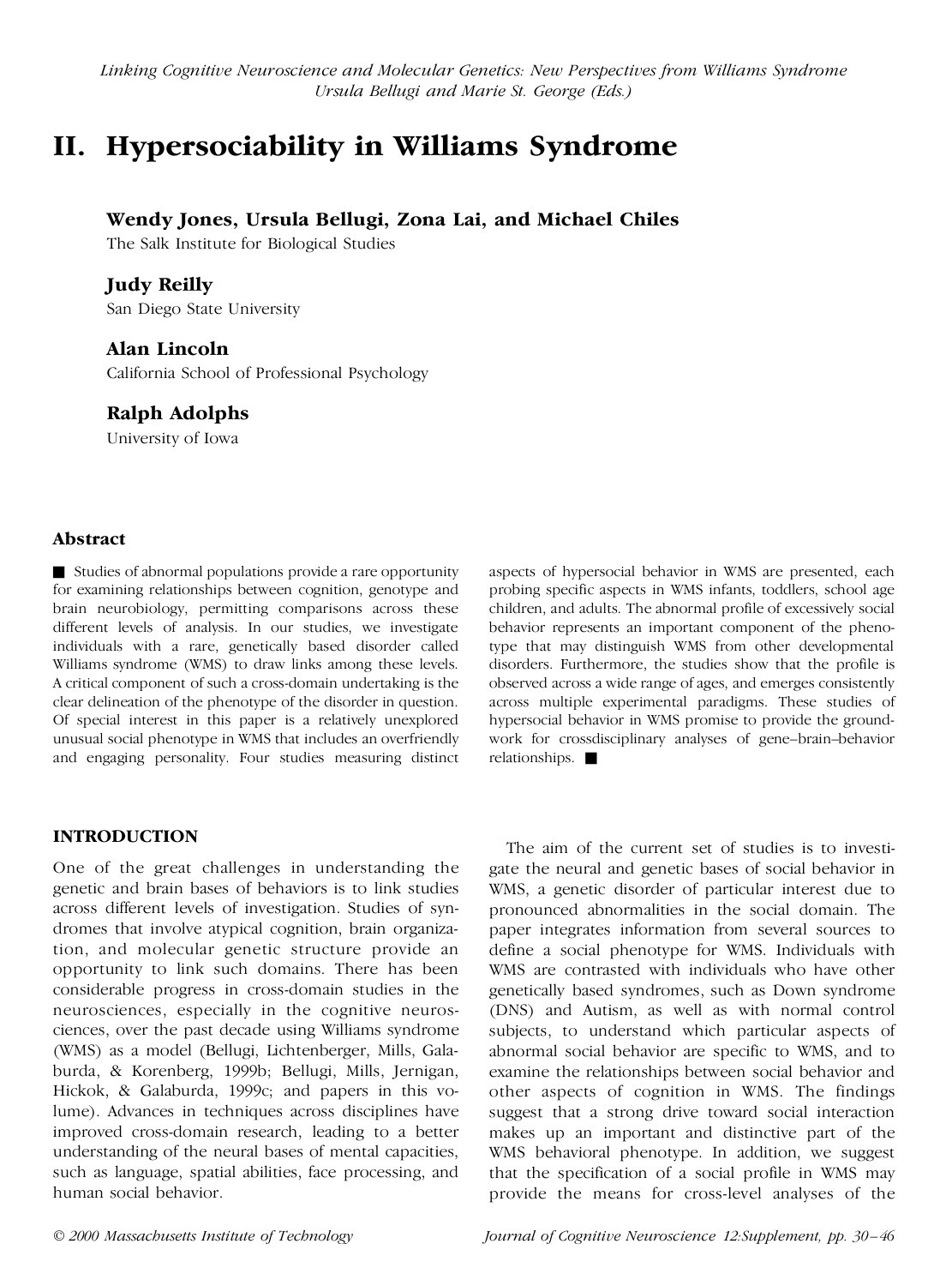neuroanatomical, neurophysiological and genetic bases of the disorder.

## **What is Williams Syndrome?**

WMS is a rare, genetically based disorder caused by the absence of one copy of approximately 20 genes on chromosome 7, including the genes for elastin, syntaxin 1A, Frizzled, and Lim1kinase, among others (Korenberg et al, this volume; Korenberg et al., 1996; Ewart et al., 1993). The genetic deletion typically results in mild to moderate mental retardation evidenced from standardized tests of intelligence, but a fractionated cognitive profile. Indeed, WMS individuals have poor spatial skills, but are relatively good at certain other cognitive abilities, including language production and the processing of faces (Bellugi et al, this volume; Jones, Hickok, Rossen, & Bellugi, 1999a; Mervis, Morris, Bertrand, & Robinson, 1999; Rossen, Klima, Bellugi, Bihrle, & Jones, 1996). The dissociations seen in the WMS cognitive profile are of particular interest to researchers because they offer an opportunity to identify subcomponents that are dissociable in cognition. In most studies of WMS, individuals with WMS are matched to those with other syndromes (e.g., DNS and Autism) on age and/or IQ; the differences between WMS and other disorders are then examined using probes that are domain-specific (see Bellugi et al., in this volume).

# **Why Studies of WMS Contribute to Understanding Sociability**

Results from several studies suggest that there is also a characteristic personality and social nature in WMS individuals, although the facets of this personality profile are still being defined. Studies show that people with WMS display extensive anxiety and have behavioral problems, as do individuals with other disorders that result in mental retardation (VanLieshout, DeMeyer, Curfs, & Fryns, 1998; Einfeld, Tonge, & Florio, 1997). However, there has been a growing body of evidence (from clinical and laboratory studies, parental report, and from our own observations of several hundred subjects) that WMS individuals may be unusually sociable, friendly, and empathic (see reports in this article and Tager-Flusberg, Sullivan, Boshart, Guttman, & Levine, 1996). For instance, in circumstances typically eliciting social reservation (e.g., encountering strangers), infants, toddlers, children, and adults with WMS frequently come directly up to and begin engaging strangers. Parents report attempts to train their WMS child (e.g., adolescent daughter) *not* to talk to strangers— to no avail. The parent may then watch in private horror as their WMS daughter walks up to a complete stranger in a public place, looks him right in the eye and then asks in a friendly and engaging manner, ''Are you a stranger?'' Other WMS children and adults in our experience announce that there is no such thing as a stranger; they say (and behave as if) everyone in the world is their friend. Quantifiable measurement in this domain of unrestrained social behavior toward strangers can make a contribution to understanding the unusual phenotype of WMS. Moreover, these studies are relevant to ongoing and future cross-domain research examining ''hypersociability'' relative to the anatomical and genetic bases of the disorder.

# **Background to Studies**

The results reported in this paper are part of a coordinated program aimed at characterizing the cognitive, social and genetic profile of WMS. The paper is divided into four sections, each section containing one or more studies. Section I examines the intersection between social expression and language in WMS. It uses results from narrative, storytelling and biographical interview tasks to investigate clues to the WMS social profile through language, examining the intersection of affect and language. This represents the work carried out by J. Reilly, U. Bellugi, M. Losh, and E. Klima. Section II explores the origins of sociability and affect in infants and toddlers with WMS. Studies in this section make use of an experimental paradigm to measure emotional expression in structured situations, such as parental separation. These studies were carried out by W. Jones and J. Reilly. In Section III, the issue of indiscriminate sociability and overfriendliness (i.e., the overwhelming predilection to seek out and engage in conversation with strangers) in adolescents and adults is examined, using an experimental task designed to measure approachability and interest in unfamiliar people. This section represents studies carried out by U. Bellugi, R. Adolphs, and associates. Section IV investigates parental report of social behavior in three contrasting groups: WMS, DNS, and Autistic subjects. It brings out the contrasts between the withdrawn asocial behavior of autistic individuals and the hypersociability of WMS individuals. This section represents studies carried out by U. Bellugi, A. Lincoln, Z. Lai, M. Chiles, and W. Jones. Taken together, the series of studies reported in the paper highlight, for the first time, the hypersociability of individuals with WMS as an important and quantifiable aspect of the WMS behavioral phenotype.

# **Subject Selection for Studies**

The WMS participants in the studies reported were required to have been diagnosed by a medical geneticist or dysmorphologist familiar with WMS. In addition, each subject met criteria for the syndrome according to the WMS Diagnostic Scoresheet developed by the Williams Syndrome Medical Advisory Board (see also for clinical definitions Morris, Demsey, Leonard, Dilts, & Blackburn, 1988; Preus, 1984). The diagnosis of WMS was geneti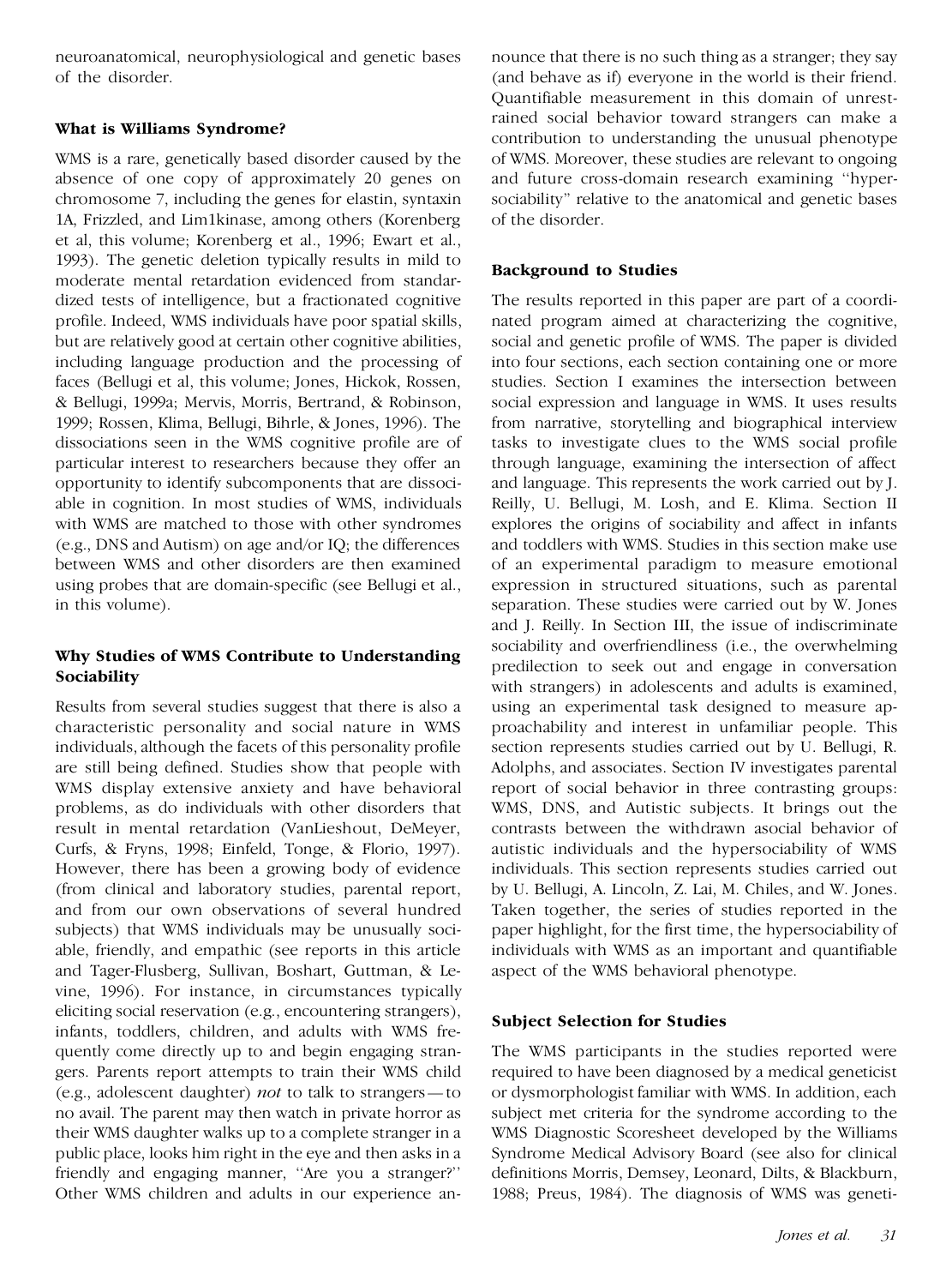cally confirmed when possible, using markers for deletion of one copy of the elastin gene on chromosome 7 (Korenberg et al., in this volume). DNS subjects, when included as a basis of comparison for the effects of mild to moderate mental retardation (Studies I and IV), had been diagnosed with trisomy 21, a genetic marker for a form of DNS. Subjects with autism included in Study IV, recruited by A Lincoln from his autism studies, were included if they met DSM-IV criteria for autism and also achieved scores in the moderate-to-severe autistic range on the Childhood Autism Rating Scale (CARS; Schopler, Reichler, DeVellis, & Daly, 1980). Normal control subjects were included only if there was no evidence of neurological or medical abnormality, or of developmental delay. Subjects from all groups were screened and excluded from the studies if there was evidence of visual, auditory or neurological abnormalities more severe than typically seen in each population.

## **RESULTS**

### **Section I. Linguistic Expression as an Index of Sociability in WMS**

Section I presents the results of studies comparing children and adolescents with WMS to age-matched adolescents with DNS, as well as to normal controls. The interaction between affect and language is explored through the use of interviews and storytelling tasks. The studies investigate the use of social engagement devices in linguistic expression, within the highly structured context of a pictorially guided story, as well as in the more informal context of a ''warm-up'' interview. The results indicate that people with WMS make extensive,

and even excessive, use of expressive linguistic devices to engage and involve their audience in both narrative and interview situations. The use of such expressive linguistic devices to engage an audience provides the first index of the WMS hypersocial nature and drive.

Interviews and storytelling tasks provide a perfect context to investigate linguistic and affective expression. Linguistically, an individual must convey information about the characters and events of the story in a logical and temporally coherent manner. By recruiting the appropriate grammatical devices, the sequence of events and their temporal relations can be made clear, representing the plot of the story. Cognitively, one must make many types of inferences concerning motivation for actions or behaviors of the various characters and the logical connections between events. These elements reflect the narrator's assessment of the meaning or significance of the events of the story (cognitive evaluation), and might be considered to convey one aspect of evaluative function as identified by Labov and Waletsky (1967). In addition, telling a story is a social activity, and an important type of evaluation concerns the relationship of the narrator to the audience. Such elements have been termed social evaluation, and they serve to elicit and maintain the listener's attention (Reilly, Klima, & Bellugi, 1990). Narratives, thus, permit us to address questions regarding the relationship of language to both cognitive and social evaluative propensities.

Short verbal descriptions of pictures provided the first clue that aspects of linguistic expression are abnormally infused with linguistic evaluations, emotional expression, and audience engagement devices in WMS. For instance, Figure 1 shows the responses of an adolescent



Figure 1. Individuals with WMS tell stories that are not only longer and more complex than those told by same-age subjects with DNS, their narratives are infused with expressive details as well.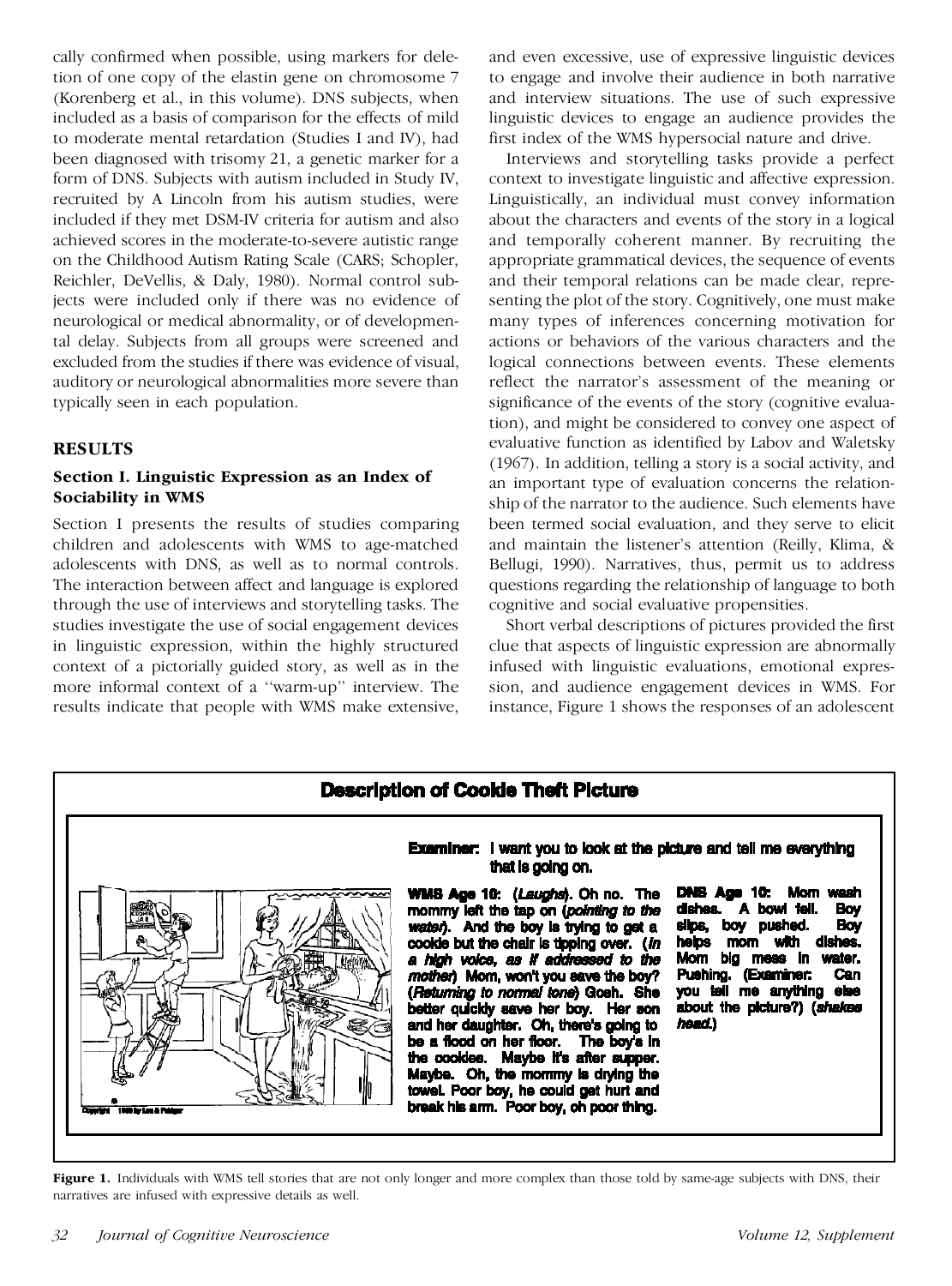with WMS and an adolescent with DNS when asked to describe a complex picture. The WMS narrative is longer and more linguistically complex than the DNS narrative and, importantly for this section, contains numerous instances of exaggerated affective expression (e.g., ''Poor boy, he could get hurt and break his arm. Poor boy, oh poor thing.'').

An initial study on a small group of WMS adolescents followed up on this observation using a storytelling task (Reilly et al., 1990). Participants were asked to construct a narrative on the basis of a series of pictures from a storybook. The narratives were coded for the storyteller's use of lexical evaluative devices including: (a) social devices, such as character speech, sound effects, and affective states; (b) cognitive devices, such as inferences, causal connectors, mental states; and (c) vocal prosody, such as the use of vocal pitch changes, vocal lengthening, and changes in vocal volume. See Bamburg and Reilly (1996) for additional methods used in analyzing narratives in developmental populations.

Results from the first narrative study showed that adolescents and adults with WMS constructed coherent and complex stories that made use of high levels of lexical evaluative devices and vocal prosody (see Figure 2). Stories from the WMS subjects were characterized by the abundant use of evaluative devices that served to enrich the referential content of the stories. For instance, subjects with WMS frequently modified their voices to enhance aspects of the story (affective prosody), and made frequent lexically encoded inferences about the mental states of the characters they were describing (cognitive evaluation). The WMS stories also included numerous utterances whose sole purpose was to engage the listener. In fact, a new category of measurement called ''audience hookers'' (a type of social evaluation) was developed for this study because there were frequent instances in which such social evaluative devices were used in WMS stories. For instance, WMS narratives frequently included statements like: "...Guess what happened next?," "What do you know?,'' and ''Lo and behold, the frog was gone!'' In contrast, DNS narratives were very short and were grammatically impoverished. Moreover, stories from both the DNS and the normally developing children showed little or no evidence of the very high degree of expressiveness both in prosody and in lexical ''evaluative'' devices evident in the WMS narratives. Figure 2 shows the increased affective expression in WMS quantitatively; including linguistically encoded affect and evaluation (a) and exaggerated vocal affective prosody (b). The findings are shown qualitatively as well in Figure 3. The contrast in expressivity between the WMS, the DNS, and the normally developing groups provided the first systematic examination of the hypersocial domain in people with WMS.

#### *Social Expression in Story Narratives during Childhood (5–10 years)*

The results from the Reilly et al. (1990) study were intriguing, but were limited by small sample sizes, and examined only adolescents with WMS. We initiated a



Figure 2. (a) Quantitative analyses reveal that individuals with WMS use significantly more linguistic evaluative devices to enhance their narratives than same-age subjects with DNS or mental age-matched normal controls during the Frog Story task. (b) Vocal affective prosody. Analyses also reveal that vocal affective prosody, such as the use of vocal pitch changes, vocal lengthening, and changes in vocal volume, is used significantly more by WMS than their contrast groups. WMS = Williams Syndrome subjects; DNS = Down Syndrome subjects; NC (MA) = mental age matched normal controls.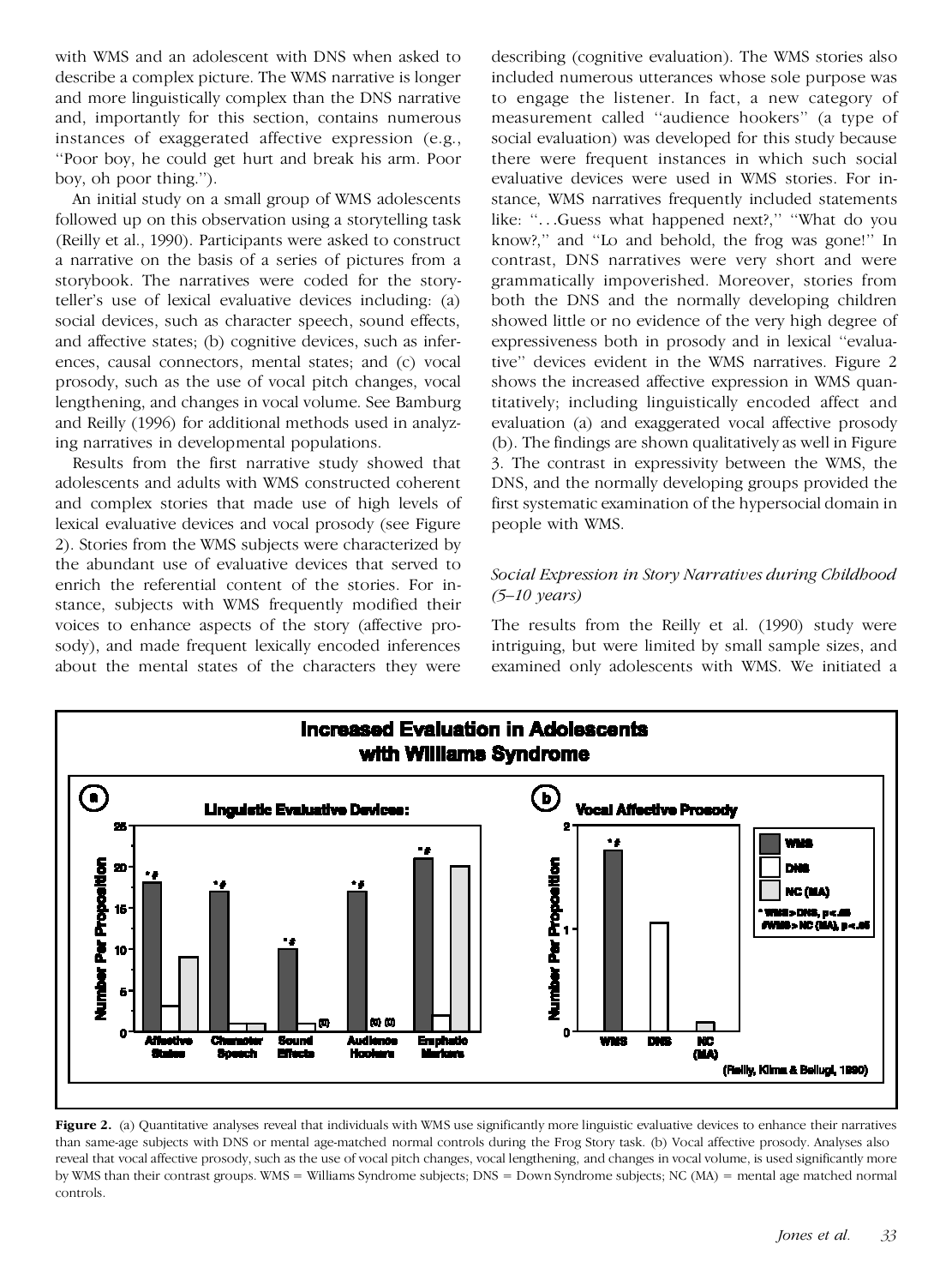# **Qualitative Examples of Increased Linguistic Evaluation in Adolescents with Williams Syndrome**



And he w s looking for the frog. What do you know? The frog family! Two lovers. .<br>And they were looking. And then he v happy 'cause they had a big family. And "good bye" and so did the frog.

#### ae 17

ae 13

Suddenly when they found the frogs. s a whole family of frogs... And Thara wa ah he was amazed! He looked... and he said "Wow, look at these... a fernale and a male frog and also lots of baby frogs". Then he take one of the little frogs home. So when the frog grow up, it will be his frog... The boy said "Good bye, Mrs. Frog... good bye many frogs. I might see you again if I come arounmd again". "Thank you Mr. Frog and Mrs. Frog for letting me have one of your baby frogs to remember him<sup>\*</sup>.

#### DNS age 13

There you are. Little frog. little frog. There another They in that... water thing. That's it. Frog right then

### **DNS age 18**

Thy're hiding: see the frogs. the baby frogs. Uh, the boy, and, and the dog saw the frogs. The frog's got babies. The boy saw the... no, the boy say good bye.

(Reliiv, Klima & Be

**Figure 3.** Qualitative examples from narratives of the "Frog, Where Are You?" story show the excessive use of narrative evaluative devices in adolescents with WMS.

second study with a large sample of school-aged children 5–10 years old as a follow up to the original narrative study of adolescents (Bellugi, Losh, Reilly, & Anderson, 1998; Losh, Reilly, Bellugi, Cassady, & Klima, 1997; Jones, Bellugi, Harrison, Rossen, & Klima, 1995). The results from this study of developing WMS children are presented here. Using a narrative task, the performance of young school-aged children with WMS was compared to that of age- and gender-matched normal controls.

*Subjects.* The Frog Story task was administered to 30 children with WMS (mean age 7.8 years; range 5–10 years) and 30 age- and gender-matched normal control children (mean age 7.8 years; range 5–10 years).

*Procedures.* The study involved the wordless picture book called ''Frog, Where Are You?'' (Mayer, 1969), a book that describes a boy and his dog looking for their lost frog. Subjects were asked to produce a narrative on the basis of pictures from the book. Narratives were video-recorded and transcribed by trained coders using the MinCHAT program (MacWhinney, 1995). Each transcript was coded for the number of clauses, morphosyntactic errors, sentence complexity, uses of vocal prosody, and the use of evaluative devices. Indices of vocal prosody included the use of vocal lengthening (saying, ''Oh, Mr. Fro*oooooooo*g''). Evaluative devices included exclamatory phrases that functioned to renew and maintain audience attention,

character speech, or sound effects. These were frequently accompanied by exclamatory vocal prosody (and seemed to serve to hold the audience's attention), devices that we have termed social engagement devices or audience hookers. Examples from stories of WMS abound: ''*Lo and behold*! He knew why his frog had run away. It was time for him to have children...," "Suddenly he woke up." Also noted were the following evaluative devices: 1) The subject inferred the emotional state of a story character (''He was *sad* because the frog left''); 2) Emphatic markers to dramatize the story (''He was *really* sad''); and 3) Inferences of character motivation, causality or mental states (''He *thinks* the frog might be under the log''). We termed the latter *cognitive interferences*.

Because subjects told stories of varying lengths, each index was calculated as a ratio of the total number of propositions used. For instance, the number of times a child used vowel lengthening in their story was divided by the number of proposition (defined as a phrase including a verb and its complements). Data were analyzed with analysis of variance, using group as a factor and with specific measures (e.g., number of propositions, number of exclamatory phrases, etc.) used as dependent variables.

*Results.* The children with WMS made significantly more morphologicalerrors thantheir normal controls (ANOVA with proportion of errors by group:  $F(2,57) = 21.9$ ,  $p \leq 0.05$ ). These error findings were not surprising,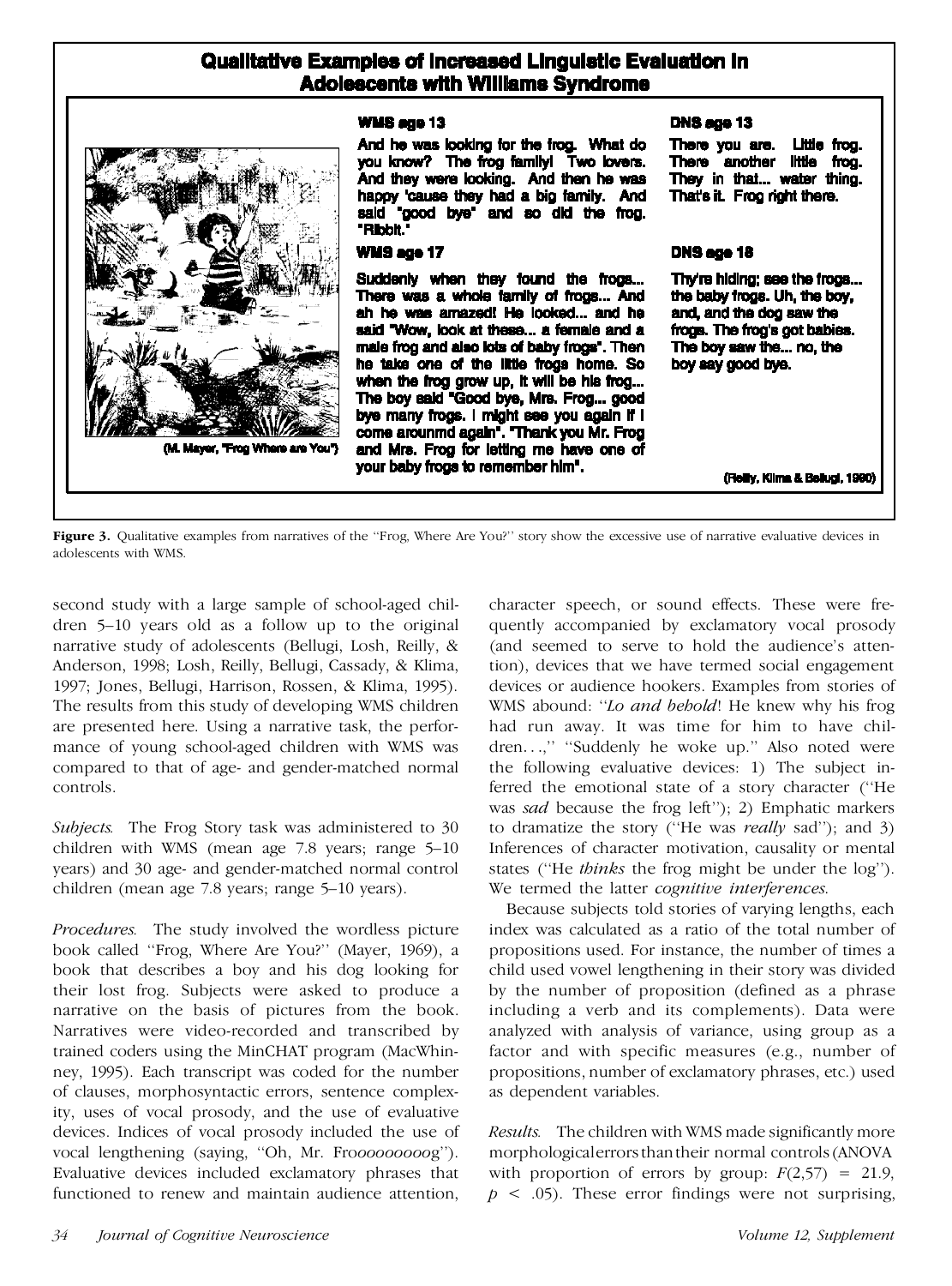considering the language and cognitive delays seen in early development in WMS. However, like their adolescent counterparts, young children with WMS made extensive use of evaluative devices to elaborate their stories (ANOVA with total linguistic evaluative devices by group:  $F(2,57) = 22.9, p < .05$ ; (see Figure 4a). When we look internally at the distribution of the different types of evaluation employed (e.g., social vs. cognitive evaluations, as in Figure 4b), the young WMS children also greatly exceeded normal controls in their use of social engagement devices (ANOVA with social engagement devices by group:  $F(2,57) = 27.8, p < .05$ . Conversely, controls used a higher proportion of inferences of characters' cognitive states or motivations (ANOVA with all cognitive evaluation devices by group:  $F(2,57) = 24.8, p \le .05$ . When these effects were examined by age, the children with WMS used more social evaluative devices across all age groups (all comparisons significant at  $p < .05$ ), and used fewer cognitive evaluative devices than the normal controls (all comparisons significant at  $p < .05$ ).

*Discussion.* As we might predict from the studies on early language development in WMS children, this group of young children made more errors than their normally developing peers. In great contrast, the WMS stories were consistently high in the total instances of evaluative devices (including intensifiers, character motivation and affective states, and the use of phrases and exclamations to capture audience attention). Despite their late language acquisition and frequent grammatical errors in their stories, even the youngest children with WMS used linguistically encoded evaluation more than normal controls. In addition to these group differences showing the high frequency of use of evaluation in WMS, we note that in absolute terms, every individual WMS child in our group exhibited a profile of higher use of evaluative devices than their normal counterparts. This consistency in the high use of evaluation (i.e., lack of variability) stands in stark contrast to the use of evaluation in normally developing children as well as to WMS subjects' performance on structural measures of language. While normally developing children use evaluation for more cognitively based inferences, the WMS children, beginning at an early age, used evaluative devices to engage and maintain their listeners' attention. Taken together, these results demonstrate that from the outset WMS children exploit their developing language abilities for social purposes.

#### *Social Expression in a Biographical Interview Task*

WMS children and adolescents exploit the potential of narratives by using high levels of affective prosody and lexically encoded evaluative devices in structured storytelling situations as shown above. The question arises as to the generalizability of these findings to other discourse situations. To complement the narrative data, the spontaneous social use of language was examined during a Biographical Interview task admi-



**Figure 4.** (a) Total evaluation in WMS children's narrative (social and cognitive). Young children with WMS make many more morphosyntactic errors in narratives and, yet, consistently use abnormally high levels of linguistic evaluation in their Frog Story narratives when compared to same age normal controls. (b) Abnormally, high use of Social Evaluative Devices in WMS children's narratives. WMS children (5–10) make excessive use of socially engaging comments at the expense of using cognitive devices at every age level. They show strong predilection for using social evaluation in their stories, reflecting their hypersociability in language from an early age. NC = normal controls; WMS = Williams Syndrome subjects.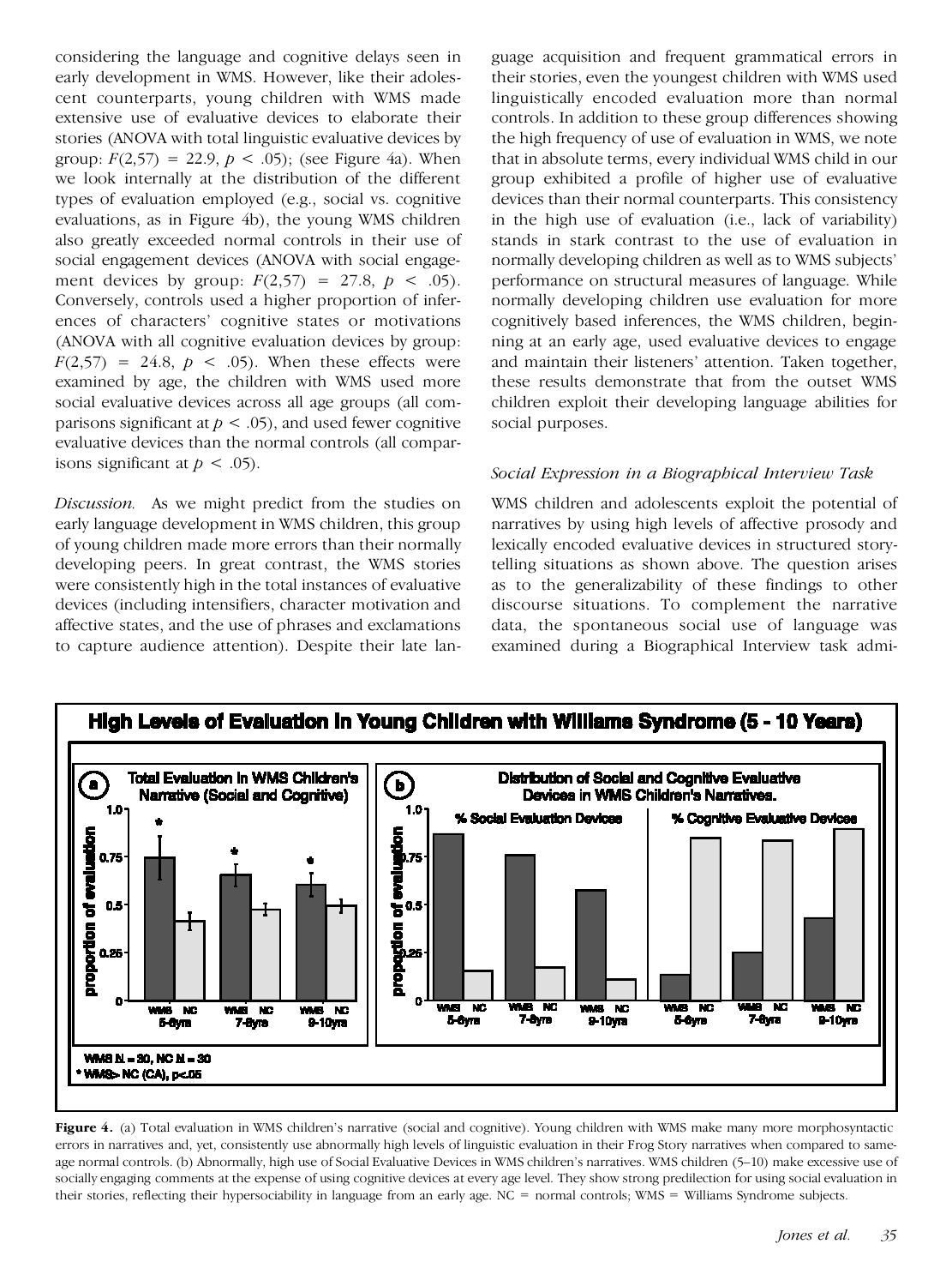nistered as a warm-up task during the first meeting with an experimental subject (Harrison, Reilly, & Klima, 1995; Reilly, Harrison, & Klima, 1995). Data from age-matched adolescents and adults with WMS and DNS were compared to data from normal control individuals matched for approximate developmental age. Subjects were questioned about their interests and activities (pets, siblings, favorite events) in conversational format.

*Subjects.* Ten adolescents and adults with WMS and ten with DNS were included in the Biographical Interview study, and were compared to eight normal control subjects matched for approximate developmental age as assessed in previous studies (mean age WMS = 15.8 years, mean age  $DNS = 15.1$  years, mean age controls = 6.5 years).

*Procedures.* An experimenter conducted a semistructured interview that involved asking each subject questions about his or her family, activities, and interests. Follow-up questions were asked as consistent with natural conversational flow. The interviews were videotaped and transcribed, and the transcripts were coded for the same evaluative devices examined in the narrative studies above. As with the story narrative study, interview indices were normalized for number of propositions. ANOVA techniques were utilized for examining the data.

*Results.* ANOVA with group as a factor showed that adolescents with WMS, DNS and their developmental age-matched controls answered the same number of interview questions  $(F(2,25) = .47, n.s.)$ , and generated equivalent numbers of propositions in response to the questions  $(F(2,25) = 1.55, n.s.).$  However, there were significant group differences in the total number of lexical evaluative devices used in responses (all devices summed together by experimental group:  $F(2,25)$  = 8.54,  $p = .002$ ). Post hoc followup comparisons revealed that subjects with WMS used significantly more evaluative devices in their responses than either DNS (*p* < .001) or developmental age-matched normal controls (*p* < .01). In particular, the WMS subjects used more descriptions of affective states, evaluative comments, emphatic markers, and character speech than the DNS or normal control subjects (all differences significant at  $p < .05$ ); (see Figure 5).

Additionally, qualitative differences between the WMS interviews and the interviews from other groups were found. For instance, when asked about incidents and facts from their lives, many WMS individuals ''turned the tables'' on the examiner and actively sought information from them, as if interviewing the examiner. When asked what types of pets he had at home, one WMS subject said, ''I have a dog. Do you have a dog? What kind of dog?'' Another one asked, ''What's your favorite singer?'' and another ''How long have you lived in California? Where were you born?'' Although the interviewer provided brief responses and attempted to redirect the subject to talk about himself or herself, the WMS subjects sometimes continued to ask questions of the experimenter, perhaps a manifestation of the desire for continued social interaction. Finally, when asked to tell about their favorite event, several WMS individuals said something like: ''Being here is the best thing that ever happened to me.''

*Discussion.* The results from this study suggest that subjects with WMS use expressive devices across a number of linguistic settings. They support the previous finding that subjects with WMS use more evaluative devices than other subject groups, and show that this aspect of the social profile extends from the more highly



**Figure 5.** Adolescents and adults with WMS use abnormally high levels of social evaluative devices during an interview task, sometimes turning the tables on the examiner and asking him/her questions, while the same-age subjects with DNS or mental age-matched normal controls use little or no affective expression during the task. WMS = Williams Syndrome subjects; DNS = Down Syndrome subjects; NC (MA) = mental age matched normal controls.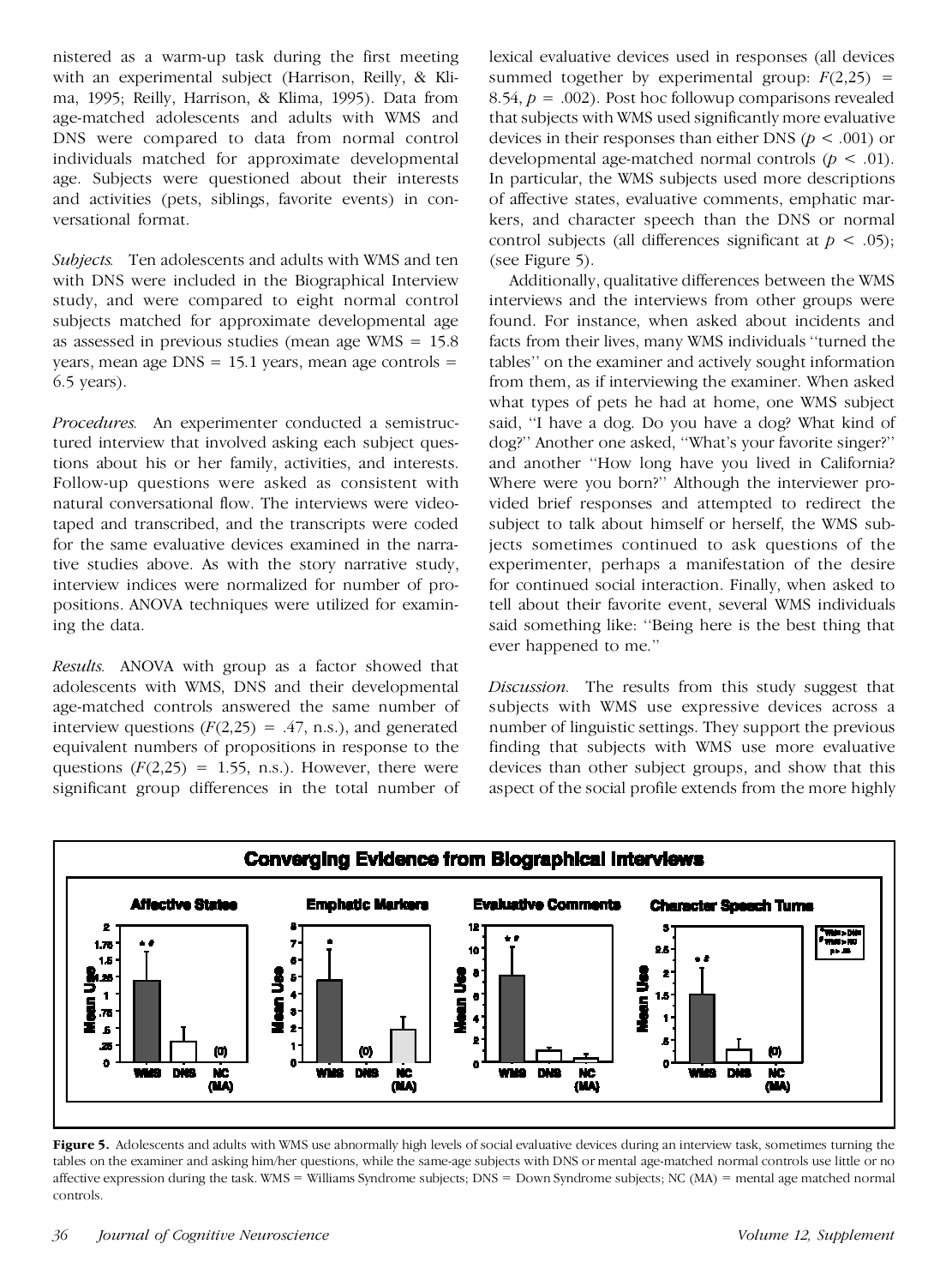structured narrative to the more conversational context of the interview.

In sum, the results from the studies in Section I demonstrate that subjects with WMS use significantly more evaluative devices than other subject groups, including people with DNS or normal controls. Looking at the function of these evaluative devices, children with WMS used a preponderance of social engagement devices, in contrast to normal control children. The extensive use of social evaluative devices and linguistically encoded affect by WMS subjects is also seen in structured interview tasks as well as in narrative tasks. This is the first empirically driven index of the excessive social and linguistic nature that appears to be a characteristic feature of the WMS phenotype. Taken together, these results demonstrate the pervasiveness of linguistically conveyed hypersociability in WMS.

# **Section II. Early Development of the Social Nature of WMS**

The WMS population is often characterized as unusually social in that subjects exhibit increased interest in engaging others and an apparent ease of engagement in many aspects of the social interaction. For instance, a deaf researcher at The Salk Institute once provided her observation of the differences between WMS and DNS individuals when they come into the lab and up to her desk. Her observation (expressed in sign language) points to the strong drive in children with WMS to engage in social interaction, even in the absence of direct two-way conversation.

The DNS children sometimes come up and touch everything on my desk, so I have to call the experimenter to take them away. The WMS children, in contrast, typically come right up close to me, look me in the face, smile broadly at me, and talk to me even though I sign to them that I can't hear or speak. They seem to be fascinated, continuing to smile and talk to me, all the time looking right into my face while they try to imitate my signs.

This anecdote illustrates the strong attraction to social interaction in children with WMS even when they didn't understand the signed message. The studies presented in Section II focus on very young children with WMS and the emergence of hypersociability.

Until recently, little was known about the early development of sociability in WMS, although this is a behavioral domain of special interest given findings with adolescents and adults with the disorder. Developmentally, the onset of first words and other linguistic and nonlinguistic milestones are significantly delayed in children with the disorder, and it is not until WMS children reach school age that language typically becomes a relative strength (Singer-Harris, Bellugi, Bates, Jones, & Rossen, 1997). Similarly, significant delays in visuospatial and motor abilities, as well as general cognitive development, are seen in infants and young children (Jones et al., 1999a; Jones, Lai, & Bellugi, 1999b). The observed delays in these aspects of development raises questions of whether the WMS hypersociability appears late, together with the onset of language, or whether it is present prelingually. The early presence of a special hypersocial personality could suggest that this aspect of the WMS phenotype may be independent of other cognitive abilities and is pervasive across development, representing a persistent trait throughout the age span in people with WMS.

Section II presents a study that was designed to measure frequency and intensity of emotional expression as an index for early social behavior (Jones, Anderson, Reilly, & Bellugi, 1998). Using infants and toddlers with WMS (subjects younger than 5 years of age), the study investigates the extent to which the hypersocial nature is present during early development in WMS, or if development in this behavioral domain is delayed similarly to other aspects of cognition. For the study, infants and toddlers with WMS were matched to normal controls matched for developmental or chronological age. Children were administered a subset of the Laboratory Temperament Assessment Battery (LabTab), a battery that was developed to assess positive and negative emotional expression in young children (Goldsmith & Rothbart, 1991, 1992).

*Subjects.* Twenty-two WMS children aged 15 to 58 months were matched on developmental age and gender to 22 normal controls (mean age WMS = 18.5 months; mean age controls = 18.2 months). In addition, 14 WMS children aged 15 to 31 months were matched on chronological age and gender to 14 normal controls (mean age WMS =  $24.6$  months; mean age controls = 22.2 months). Results from *t* tests revealed that the groups were well matched for developmental or chronological age (all tests n.s. at  $p = .05$ ).

*Procedures.* The Parental Separation task from the LabTab (Goldsmith & Rothbart, 1991, 1992) was used as an index of emotional expression. The LabTab is a structured series of tasks developed to elicit specific emotional responses in young children. The Parental Separation task was designed to elicit anger, frustration, and then happiness, and began with the child and parent playing quietly on the floor with specific toys. After 3 to 5 min of free play, the parent was instructed to say ''goodbye'' to the child and then to leave the room. The child was left alone in the room and was watched closely from behind a one-way mirror. After 30–60 sec the child was reunited with the parent. Affective responses on the face, through the voice, and on the body were coded according to LabTab criteria (Gold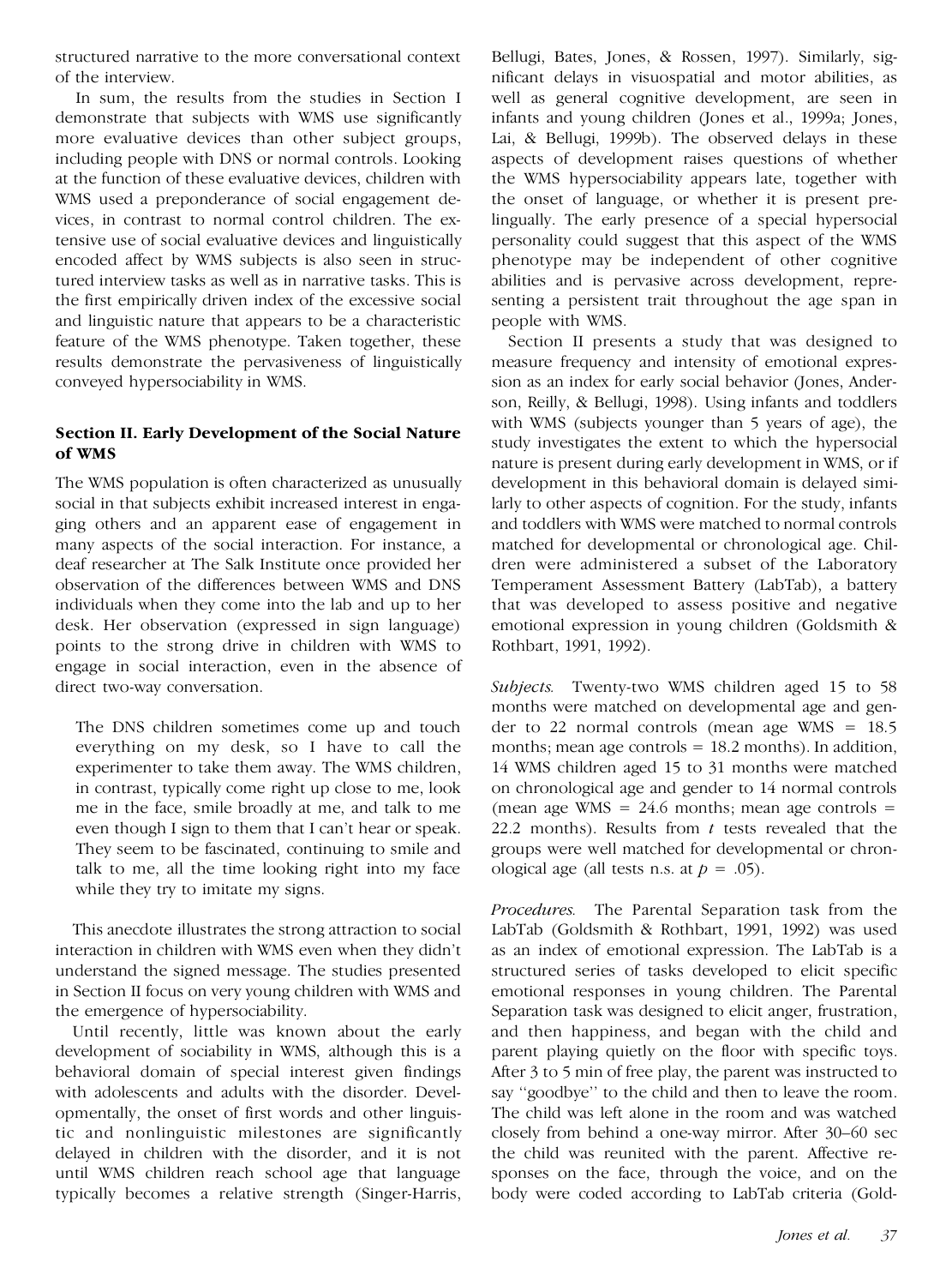smith & Rothbart, 1992). Frequency and intensity of each behavior was recorded.

Positive and negative facial expressions were coded during the separation period, and included the presence of either sad, angry, or happy expressions on the face. Vocal behaviors were coded as well, and included crying, whining, whimpering, screaming, cooing, or cheering. Frequencies of each of these affective expressions during the separation period were recorded. Intensity of each expression was tallied on a four-point scale as well, with 0 representing no identifiable expression, and three representing an obvious affective appearance (for instance, an angry facial expression across the eyes, mouth and cheeks). Data were analyzed with repeated measures ANOVA, using group (WMS, normal controls) by condition (face, voice, physical). Positive and negative expressions were examined separately. Comparisons between the WMS subjects and their chronological age-matched controls were conducted separately from comparisons to the developmental age-matched controls, and the frequency and intensity of each condition were analyzed independently as well.

The Bayley Scales of Infant Development (Bayley, 1969) or the Bayley Scales of Infant Development Second Edition (Bayley, 1993) were administered to all children with WMS as an assessment of developmental age (three WMS children were assessed using the original Bayley prior to the release of the second edition). Developmental ages for WMS children above 42 months were calculated using norms for the oldest age group described in the Bayley (1993) manual (42 months). No

child with WMS performed at the ceiling or the floor of the Bayley scales, suggesting that the measure adequately measured the cognitive abilities of the children in the study. Cognitive functioning of the control children was assumed to be within normal limits since the children had met criteria for inclusion into the studies as described above.

*Results.* During the Parental Separation task in which the child and their parent were purposefully separated, children with WMS expressed less frequent negative facial expressions than chronological agematched normal controls (repeated measures ANOVA with group by frequency of expression;  $F(1,26)$  = 3.65,  $p \leq 0.05$ ). Moreover, subjects with WMS expressed lower intensity of vocal  $(F(1,26) = 5.96, p)$ < .05) and facial (*F*(1,26) = 6.06., *p* < .05) distress and negativity than chronological age-matched controls (see Figure 6). These same effects were also found when individuals with WMS were compared to developmental age-matched controls (facial intensity:  $F(1,42) = 15.52, p < .01$ ; vocal intensity  $(F(1,42)) =$ 11.52,  $p \leq 0.01$ ). Although normal control children in both groups whined, hit objects, or showed clear evidence of frustration during the period of parental separation, the WMS children did so less frequently and less intensely. Instead, the children with WMS played quietly on the floor with their toys, moved toward the door and waited for their parent to return, or explored the room alone with limited negative expression. When reunited with their parents, the WMS children typically



Figure 6. Infants and young children with WMS show more positive (e.g., less frequent and less intense negative) emotional expression than chronological age-matched normal controls during a parental separation task. NC (CA) = normal controls (chronological age); WMS = Williams Syndrome subjects.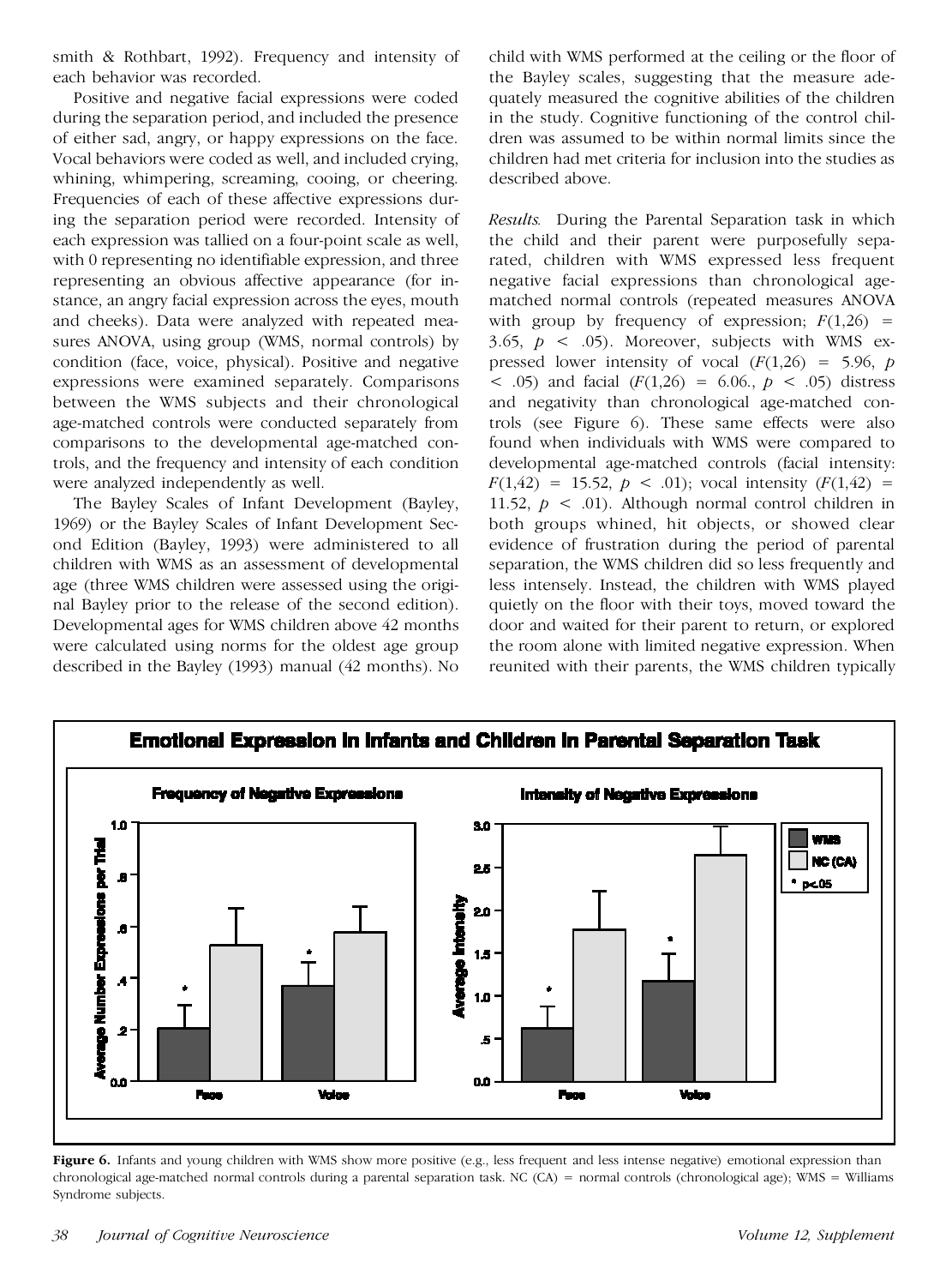re-engaged in play quickly, while the normally developing children frequently needed consoling to continue. In terms of frequency and intensity of positive expression, the children with WMS were the same as control groups on the Parental Separation task ( $p < .10$  for all comparisons).

A second important aspect of the early WMS personality appears to include an increased interest in others, as evidenced by the use of positive emotional expressions and/or engaging behaviors directed toward other people. A friendly and overly positive nature was detected during an unstructured warm-up task as well as during standardized cognitive tasks. During the warm-up task, where a child was shown a toy behind a barrier, several WMS children looked excessively at the experimenter's face, often at the expense of performing the task at hand (see Figure 7). While the normal children were more likely to kick their feet or hit the barrier, the children with WMS tended to engage the examiner using eye contact and by smiling and sometimes cooing (many were prelingual). The WMS children also tended to use alternate behaviors to occupy their interest (e.g., engaging the experimenter, playing with the edge of the table or waving at their parent), rather than becoming upset as normal young children did if they were unable to complete a task.

In addition, during the IQ test administered to assess developmental age, a large number of WMS subjects demonstrated developmentally abnormal social behaviors. For instance, of the seven children tested on a specific block of Bayley items, five demonstrated such concentrated interest in the examiner's face that it appeared to negatively affect their performance on motoric activities. Instead of watching their hands or

**Figure 7.** A toddler with WMS looks to the experimenter's face at the expense of performing a cognitive task, such as reaching for a toy behind a barrier.

# A Young Child Focuses on the Experimenter's **Face During Barrier Task**



The child ignores toy, looks at the experimenter, beginning of task.



The child's eyes are still looking at the experimenter even when a plexiglass barrier is placed in front of her.



When task is repeated for a second trial, the child again looks up to the experimenter, ignoring the toy.



The child looks at the experimenter, even when the toy is rattled in front of her at the end of the task.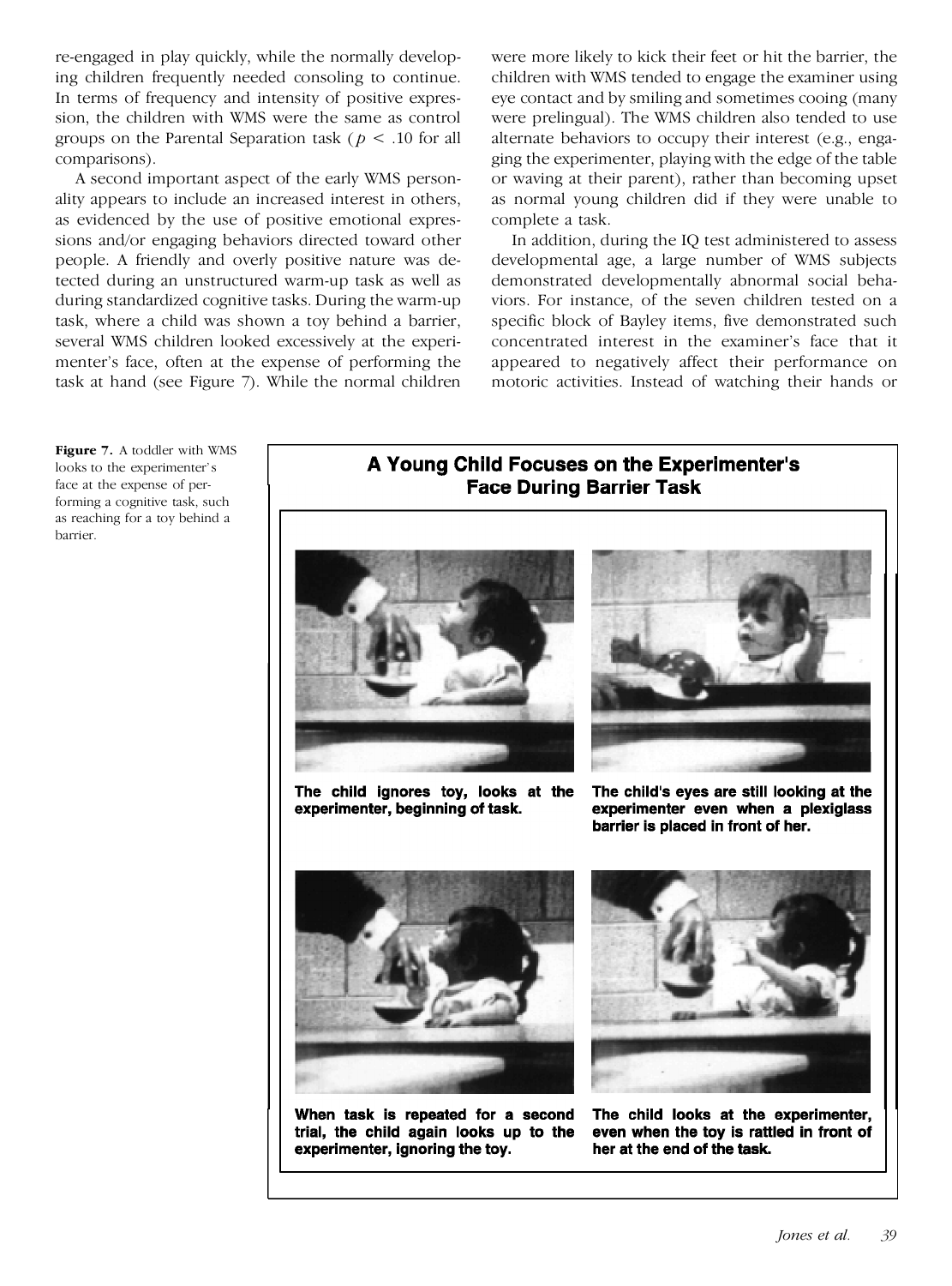the objects as they put blocks in a cup, the WMS children tended to engage the experimenter through eye contact, and then smile at the examiner as they placed the blocks in the cup. This unusual social behavior toward the examiner sometimes resulted in their failing an item of the task because they were interacting with the experimenter, rather than engaging in the task with objects. Few of the WMS subjects became distressed when the tasks were difficult. Instead of pushing blocks away or dropping items on the floor when they were frustrated, the WMS subjects tended to smile at the examiner, look to their parent, or babble at or engage others in the room.

*Discussion.* The findings from this study are interpreted as support for the early emergence of a hypersocial profile in WMS. The social behavior of infants with the disorder is characterized by a strong attraction to social interaction that may interfere with their focus on cognitively driven tasks. Such behaviors may be used by infants and toddlers with WMS to deflect from engagement in activities that are difficult for them. Behaviors, such as prolonged eye contact and smiling, appear to be used to socially engage others and, yet, may interfere with their ability to respond with appropriate cognitive solutions. The findings suggest that many aspects of the expressive and social nature of people with WMS are present very early on. Together, the results suggest that children with WMS may have an attraction to social interaction, which is apparent even in infancy.

# **Section III. Hypersociability Toward Strangers as Characteristic of WMS**

The social behaviors of individuals with WMS include an apparent lack of fear of strangers and an overfriendliness with strangers. For instance, one mother reported that her daughter with WMS approached a stranger in a department store and asked what she had in her purse. The woman was so taken with the child that she emptied out her entire purse so that the child could view the items! There are consistent reports from parents stating that their WMS child has an almost ''uncontrollable urge'' to approach people. Similarly, parents often report that their WMS child has an unusual ability to remember the faces and names of individuals that they meet, even for people that they have met only once, years earlier. Often parents cannot recall all the information the child can. Parent anecdotes consistently describe a WMS personality type that is characterized by fearlessness in social interactions with strangers, an excessive desire for social contact, and an ability to readily connect with strangers and engage them in conversation. Section III describes an experiment that quantifies the increased tendency of WMS individuals to approach and engage in interactions with strangers.

*Subjects.* Twenty-six subjects with WMS and 26 age- and gender-matched normal controls were included (mean age WMS =  $23.6$  years, SD =  $8.6$ , 16 female, 10 male; mean age controls =  $25.5$  years,  $SD = 7.7$ , 15 female, 11 male). Results from a *t*test with age and group revealed that the groups were well matched (n.s.,  $p > .05$ ). A third group of 12 normally developing children of ages 7–10 years (mean age 8.3 years) was also included in order to provide a group matched approximately to the general cognitive performance of the WMS group; this group is referred to as ''mental-age controls.''

*Stimuli and Procedures.* The task included in the study came from a modified version of a task that has been used previously to assess social judgment in adult populations (Adolphs, Tranel, & Damasio, 1998), the Approachability task. For the purposes of the WMS study, this task was slightly altered and the rating scale modified to better accommodate the behavioral and cognitive needs of the WMS subjects. Subjects were shown black-and-white photographs of unfamiliar adult faces in natural poses. Forty-two stimuli from the original 100 photographs used by Adolphs et al. (1998) were selected (the 21 pictures previously found to be rated most approachable, and the 21 previously found to be rated least approachable by normal adult subjects; cf. Adolphs et al., 1998). Upon seeing each photograph, subjects were asked to rate how much they would like to go up to each person and begin a conversation with them. There was no time limit. Response ratings were given on a five-point color-coded Likert scale, with higher scores denoting a greater desire to approach and talk to the person (see Figure 8). Each response was coded numerically on a scale from  $-2$  to  $+2$ . Before beginning the task, subjects were familiarized with the rating scale using a sample set of faces.

*Results.* We divided our analysis into two parts: Data for the 21 faces that normal controls gave the most negative ratings, and data for the 21 faces that normal controls gave the most positive ratings. An examination of the mean ratings given to each block of 21 faces showed that subjects with WMS gave more positive ratings than did normal subjects. For the 21 most negative faces, WMS subjects gave mean ratings of  $-0.54$  (SD = 1.39) while normal controls gave mean ratings of  $-0.96$  (SD = 0.96); and for the 21 most positive faces, WMS gave mean ratings of  $1.32$  (SD = 1.1) while normal controls gave mean ratings of  $0.84$  (SD = 1.12).

ANOVA with subject group (WMS, normal control, mental age control) and stimulus valence (in the 21 most positive faces, or in the 21 most negative faces) as factors was performed. There were significant effects of subject group  $(F = 10.67, p < .0001)$ , of stimulus valence  $(F = 227.18, p < .0001)$ , and of their interaction  $(F = 19.04, p < .0001)$ . Scheffe post hoc tests revealed that the two control groups did not differ  $(p > .2)$ , but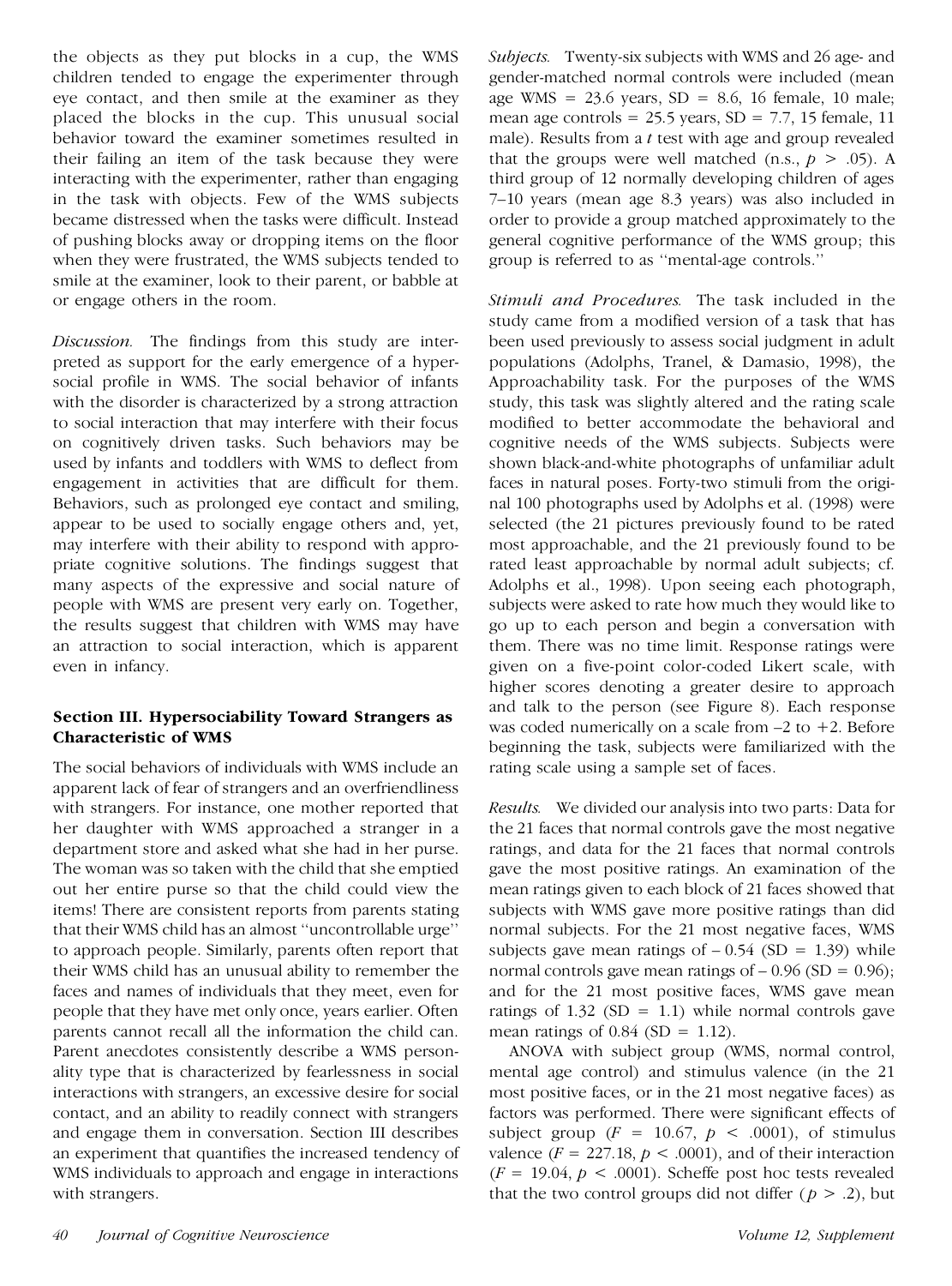

**Figure 8.** For the Adolphs' Approachability Rating task, each subject is asked to rate the extent to which they would like to go up and talk to (approach) an unfamiliar person pictured. They rate their responses on a five-point, color-coded scale from ''definitely yes'' to ''definitely no.''

that WMS subjects differed significantly from both same age normal controls ( $p < .01$ ) and from mental age controls ( $p \lt 0.0005$ ) in giving abnormally positive ratings overall. Post hoc tests of the interaction between subject group and stimulus valence showed that subjects with WMS rated the 21 most negative faces significantly more positively than either same age normal controls (mean rating difference = .44;  $p < .001$ ) or mental age controls (mean rating difference =  $.43, p < .001$ ). The subjects with WMS also rated the 21 most positive faces more positively than either normal controls (mean rating difference =  $.46; p \lt .001$  or mental age controls (mean rating difference  $= 1.1$ ;  $p < .001$ ). Interestingly, the two control groups did not differ in their ratings of negative faces, but did differ in their ratings of positive faces (mental age controls rated those faces more negatively than normal controls; mean difference  $= 0.6$ ,  $p < .001$ ). Thus, subjects with WMS gave abnormally positive ratings of approachability to unfamiliar people, compared both to normal controls of the same age, and to normal controls of approximately the same mental age (see Figure 9). Taken together, the findings demonstrate an abnormally positive social bias in WMS.

Comments stated by subjects during the task highlight the sociability differences between the groups. For example, one WMS subject commented that a specific face ''looked happy, because he's smiling,'' whereas a normal individual described the same face as having ''a mischievous-looking smirk''. These types of differences were seen across multiple items of the task, and across subjects in the study. They suggest that individuals with WMS may rely more heavily on superficial signals that are typically viewed positively (e.g., smiling faces), but ignore more subtle social cues (e.g., furrowed eyebrows)— important issues to be addressed in future studies.

*Discussion.* The present findings expand and replicate the data from a prior study (Bellugi, Adolphs, Cassady, & Chiles, 1999a), and demonstrate that adolescents and adults with WMS consistently judge unfamiliar individuals as abnormally approachable, consistent with their interest in approaching strangers and engaging them in real life. To our knowledge, these studies are the first to provide a quantitative assessment of the unusual tendency to approach and engage in interactions with strangers in adolescents and adults with WMS. The findings support observations that overfriendliness, as targeted in this study, is characteristic of WMS individuals during real world social interactions. This study provides strong support for hypersociability as a phenotypic feature in individuals with WMS.

### **Section IV. Contrasting Social Phenotypes: WMS, DNS, and Autism**

The sociability exhibited by many WMS individuals is often described by parents as pervasive and seemingly difficult to inhibit, particularly with respect to social approach behaviors to strangers. In great contrast, individuals with autism are typically asocial and tend not to interact with others, whether strangers or not. Thus, individuals with WMS and those with autism represent two polar opposite groups in terms of social behavior. Individuals with DNS have been characterized as friendly, but the similarities and differences between these three groups have not been investigated to date. We designed a study to investigate social behavior in these three contrasting groups.

For this study, an experimental sociability questionnaire was developed to better characterize the limits of the social nature seen in individuals with WMS (Chiles, Bellugi, & Cassady, 1998). On the questionnaire, parents were asked to rate their child's specific social abilities and tendencies. Items assessed the tendency to approach others, general behavior in social situations, ability to remember names and faces, eagerness to please other people, tendency to empathize with or comment on others' emotional states, and the tendency for other people to approach the child. The questionnaire was administered to same-aged subjects with WMS, DNS, and normal controls. In addition, the questionnaire was also administered to same-aged subjects with stringently diagnosed autism (see above), as part of a study in progress. Subjects with autism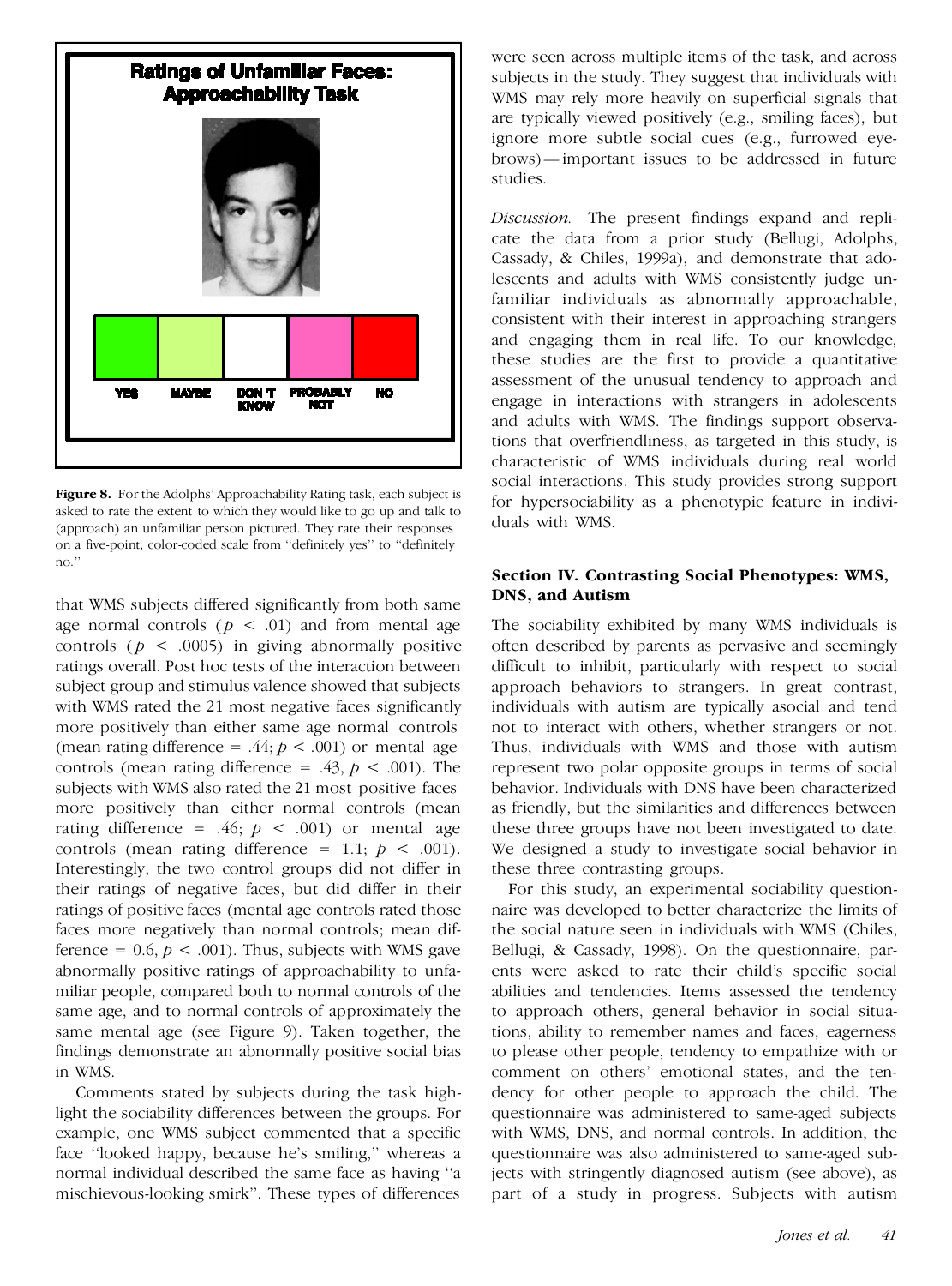

Figure 9. In the experimental task, adolescents with WMS consistently rate themselves as more likely to approach and engage unfamiliar individuals than do chronological age-matched normal controls or mental age-matched controls (younger children). NC (CA) = normal controls (chronological age-matched); NC (approx-MA) = normal controls (approximately mental age-matched); WMS = Williams Syndrome subjects.

provide a striking contrast to WMS in terms of social behavior.

*Subjects.* The Salk Institute Sociability Questionnaire was sent to 20 parents of individuals with WMS (mean age = 18.9 years;  $SD = 10.7$ ), 20 parents of individuals with autism (mean age =  $17.9$  years; SD =  $7.1$ ), 20 parents of individuals with DNS (mean age = 18.9 years;  $SD = 13.0$ , as well as 15 parents of typically developing children (mean age =  $17.0$  years; SD =  $10.7$ ). Results from ANOVA with age by syndrome revealed that the groups in the study were well matched on age (n.s.,  $p > .05$ ).

*Procedures.* The Salk Institute Sociability Questionnaire was developed as an index of the many aspects of sociability seen in people with WMS (Chiles et al., 1998). The questionnaire is a parental-report rating scale in which parents are asked to rate their child's specific social abilities and tendencies on a sevenpoint Likert scale with low-, mid-, and high-endpoint

labels tailored to each individual item. Questionnaire items were designed to measure two aspects of sociability: Social approach behavior and social emotional behavior. The items that measure social approach behavior consist of statements such as ''Compare your child's tendency to approach strangers with an average child of the same age,'' and ''Compare a stranger's tendency to engage your child with an average child of the same age.'' Other questionnaire items were designed to assess their social–emotional behavior. These items measure their tendency to empathize with or comment on other people's emotional state, as well as the accuracy of their emotional evaluation of others and their eagerness to please other people. In addition, parents are also asked to provide qualitative descriptions of their child in various social situations.

Three composite scores were developed on the basis of the original questionnaire items: (A) The Global Sociability score combines the scores of all items on the questionnaire and is designed as a cross-domain mea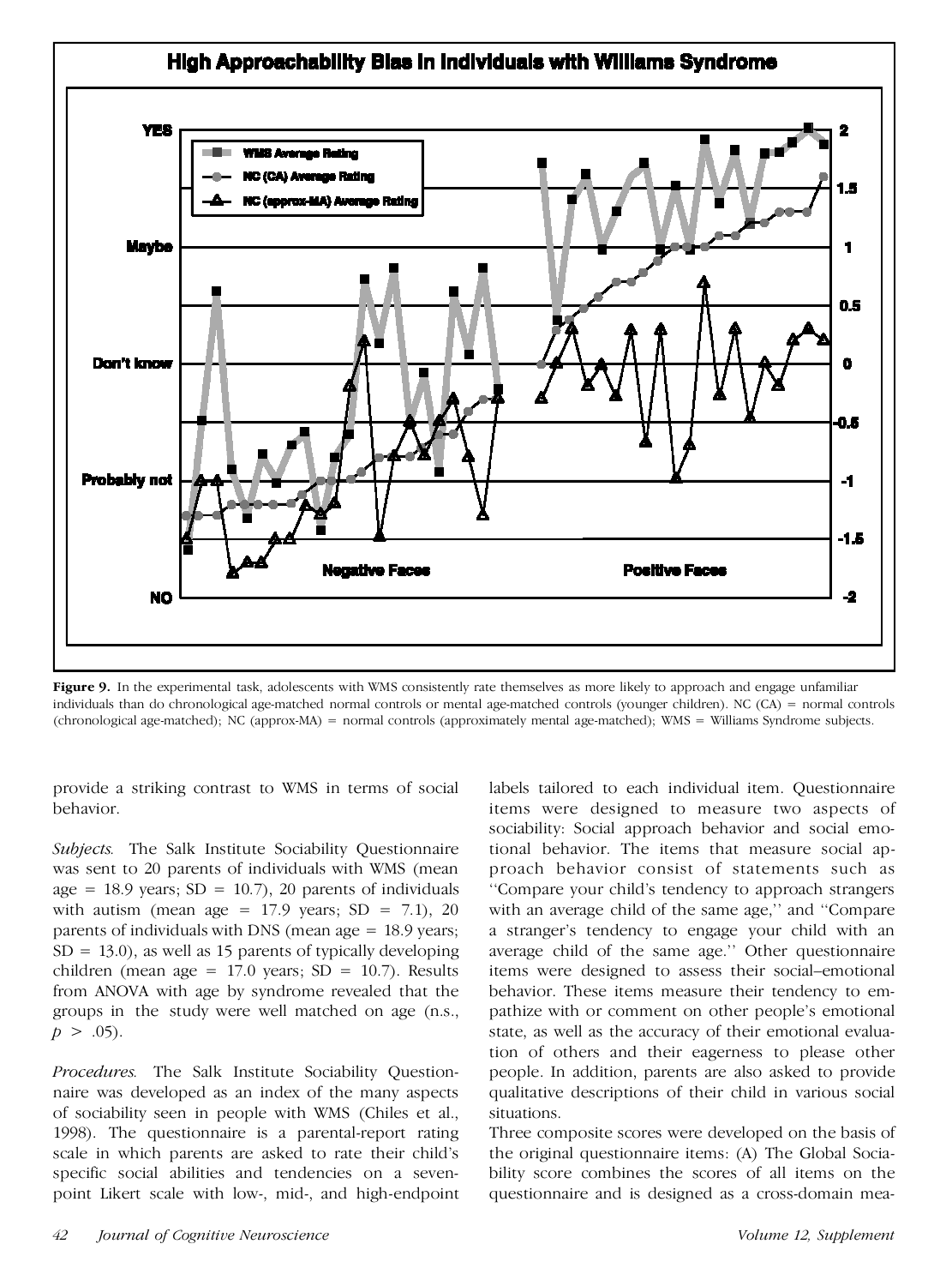sure of Sociability; (B) the Social Approach score combines only the scores of items related to the subject's approach behavior toward other people (e.g., tendency to approach strangers); and (C) the Social Emotional score is composed of the items querying social behaviors, such as the accuracy of their emotional evaluation of others. ANOVA were used for all comparisons, with group as a factor, and each composite score as a dependent measure.

*Results.* Qualitative examples from the questionnaire items highlight the differences between the WMS, Autism and DNS groups. For example, when asked to give an example of their children socializing with strangers, the parent of an Autistic adolescent said, ''[He] requires a prompt to say hello. [He] avoids people whenever possible.'' The parent of a same-age DNS adolescent said, ''[He is] somewhat quiet and shy unless he feels comfortable.'' In contrast, the parent of an adolescent with WMS reported, "[He] is very happy to meet people. [He] asks many questions about them, their family, pets, language, nationality and number of children.'' See Figure 10 for additional examples.

ANOVA with group (WMS, DNS, autism and normal control) by Global Sociability score revealed significant differences between the groups on this measure  $(F(3,59) = 31.11, p < .0001)$ . Post hoc follow-up comparisons revealed that subjects with WMS were rated as being significantly more social than were the DNS, autistic or normal control subjects (all comparisons  $p < .001$ ), while autistic subjects were rated least social relative to the other groups ( $p < .001$ ). DNS subjects and normal controls were rated comparably by their parents ( $p > .20$ ) and had mean scores between the WMS and autistic groups (see Figure 11a). Examples of parental comments characterize the typical differences among the groups.

Breaking down the general sociability findings, specific subcategories of differences were also found. A significant difference between the groups was detected for the Social-Emotional subscale  $(F(3,60) = 31.08, p < .0001)$ . Follow up comparisons revealed that the WMS group was consistently rated higher than the autistic group on this scale as well and, indeed, scored the highest of all the reference groups on the Social-Emotional subscale (all comparisons significant,  $p < .01$ ; see Figure 11b). In addition, the autistic group was consistently rated lower than the other groups (all comparisons significant,  $p \, < \, .0001$ ), while the DNS and normal control groups were rated similarly by their parents  $(n.s., p > .05)$ .

Significant differences among the groups were also found for a scale measuring Social Approach behaviors  $(F(3,65) = 30.06, p < .0001)$ . Subjects with WMS were

**Figure 10.** Parents of adoles cents and adults with WMS report unusual interest and predilection for approaching others. Typical qualitative ex amples are shown from each group. The social behavior reported for WMS was in stark contrast to that reported for Autism, and characteristically different (hypersocial) from that reported for DNS and for typically developing normal individuals in the same-age range. DNS = Down Syndrome subjects; WMS = Williams Syndrome subjects.

# The Sociability Ouestionnaire for Williams Syndrome, **Down Syndrome, and Autism**

"Give some examples of your teenager socializing with strangers:"

| <b>WMS</b>                                                                                                                                                                                            | <b>Autistic</b>                                                                                                                                                                 | <b>DNS</b>                                                                                                                        |
|-------------------------------------------------------------------------------------------------------------------------------------------------------------------------------------------------------|---------------------------------------------------------------------------------------------------------------------------------------------------------------------------------|-----------------------------------------------------------------------------------------------------------------------------------|
| He will go right up to a stranger,<br>get eye contact, and say "hi"<br>again and again until that person<br>says "hi" back.                                                                           | All people are treated the same--<br>avoid whenever possible. She<br>will isolate herself and engage in<br>repetitive rituals She recognizes<br>people but prefers to be alone. | Shy, averts eyes, avoids person,<br>physically withdrawn unless<br>person can communicate with<br>him, then he is engaged easily. |
| "Hi, my name is B, what is your<br>name?" or "It's nice to meet you,<br>do you own a car wash?" He<br>would always approach the<br>person, introduce himself, and<br>then ask questions.              | No speech, head down, very shy<br>and unapproachable.                                                                                                                           | Mother usually has to initiate and<br>encourage, and then sometimes<br>he will socialize.                                         |
| Very happy to meet them. Asks<br>many questions about them, their<br>family pets, language nationality<br>and number of children.                                                                     | Requires prompt to say hello.<br>Avoids people whenever possible.                                                                                                               | Somewhat quiet and shy, unless<br>he feels comfortable.                                                                           |
| "Oh it's so nice to meet you.<br>Where are you from? Are you<br>married? I have a dog, do you<br>have a dog? Oh really?!!! I have<br>a friend who has a broken arm,<br>bad back, new baby, a catetc." | Does not socialize with strangers.                                                                                                                                              | Can be shy but appropriate, says<br>"hello."                                                                                      |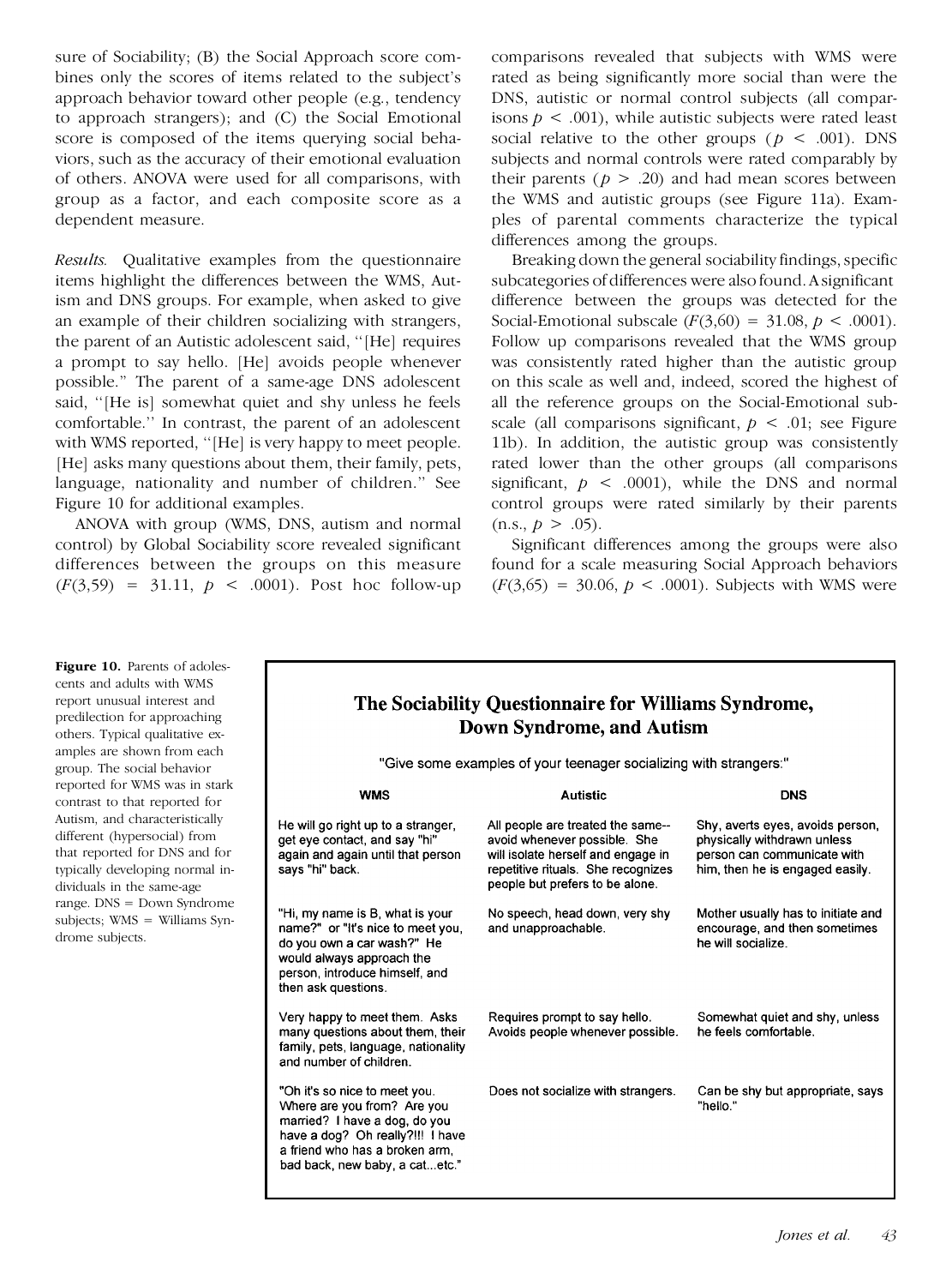# Quantitative Measures of Sociability Contrasting Williams Syndrome, **Down Syndrome, and Autism**



Figure 11. Individuals with WMS are consistently rated as more social than individuals with Autism, DNS, or normal controls matched for chronological age on several parental report scales of social behavior, including Global Sociability behaviors as well as Social Approach and Social Emotional items. NC (CA) = normal controls (chronological age); WMS = Williams Syndrome subjects; DNS = Down Syndrome subjects.

rated most highly in their interest in approaching others (all comparisons significant,  $p < .05$ ), while subjects with autism were rated the lowest (all comparisons significant,  $p \leq .01$ ). Subjects with DNS were rated more highly than normal controls and subjects with autism, but were rated lower than subjects with WMS (all comparisons significant,  $p < .05$ ; while normal controls were rated significantly higher than subjects with autism, but were lower than the WMS and DNS groups (all comparisons significant,  $p < .05$ ).

*Discussion.* The findings from this study support previous results related to a social profile in WMS. The profile appears to consist of an excessive interest in others and a lack of inhibition toward approaching other individuals. As expected, subjects with autism are judged to have significant social deficits and appear uninterested in approaching others. Normal control and DNS subjects are social but not overly so, while WMS subjects are generally overly social and exhibit a tendency to hypersociability. The findings suggest that WMS behavior within the domain of sociability may be distinct from that seen in other disorders. Such findings provide the framework for investigating the neurobiological basis of social behavior.

The findings from the study also demonstrate specific differences in sociability between individuals with WMS and those with other disorders, notably those with autism. Indeed, social behavioral contrasts between WMS and autism are striking (Courchesne, Bellugi, & Singer, 1995). WMS children seek out social interaction and eye contact and, generally, do it in a polite and friendly manner. Galaburda, Wang, Bellugi, and Rossen (1994) write in a description of a WMS child, ''He drew people to him as though he had a (social) magnet in

him.'' In contrast, the cardinal feature of autism is a profound deficiency in social knowledge, affective expression, and communication. The autistic child avoids eye contact and is poor at discriminating facial expressions. In an early description of an autistic child, Kanner (1943) wrote, ''He paid no attention to persons around him... he completely disregarded the people (in a room) and instantly went for an object . . . he was happiest when left alone.'' Future studies examining the neuroanatomical differences between WMS and Autism may reveal clues to aspects of the neural and genetic bases of social behavior.

# **DISCUSSION**

The studies reported in this paper show that hypersociability is a salient aspect of behavior in WMS. The WMS social nature consists of a strong drive toward social interaction with other people. As Section I shows, the social drive appears to influence other cognitive domains, including language, and evidence of it can be detected even in simple narrative and storytelling tasks. Section II suggests that it is developmentally pervasive, as evidence of it is detected in children even before they are able to talk. Sections III and IV suggest that it is quantifiable through both objective tasks, such as those measuring subjective interest in approaching other people, as well as through parental report. Finally, Section IV reveals that the hypersocial drive of subjects with WMS appears to strongly distinguish WMS from other disorders, including autism and DNS, as well as from normally developing peers. Taken together, the studies presented here suggest that the social behavior of subjects with WMS is quantifiable and, indeed, highly unusual relative to other disorders. The findings now prepare future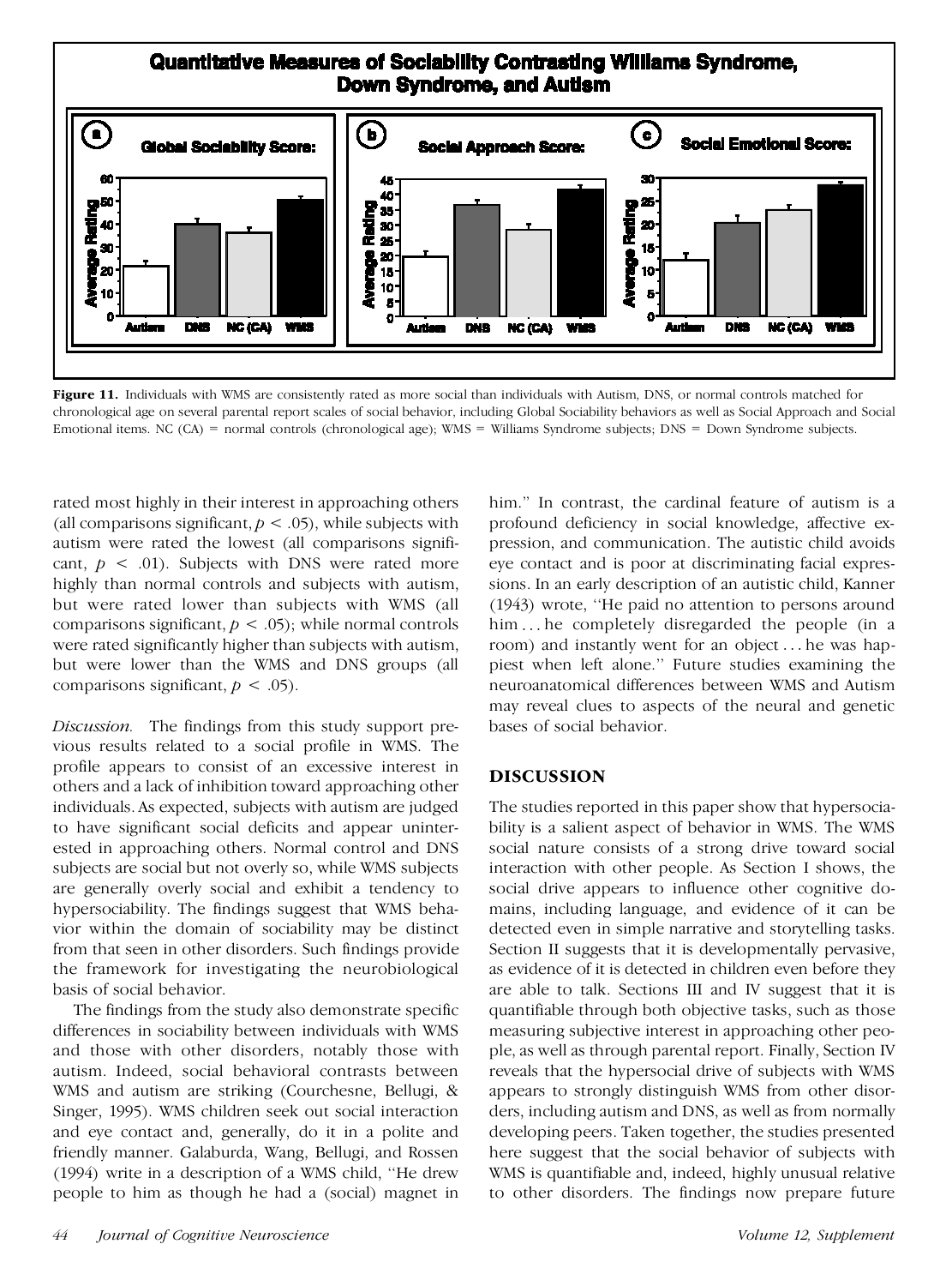studies linking this aspect of the WMS phenotype to other domains, including genetics and neuroanatomy.

Current studies of brain morphology in WMS are progressing rapidly and are likely to lead to the neurobiological underpinnings of the behaviors described in this study (see, for instance, Galaburda & Bellugi, this volume; Reiss et al., this volume; Jernigan, Bellugi, Sowell, Doherty, & Hesselink, 1993). The amygdala, for instance, has been found to play a role in social behavior and may be a likely neurological substrate for some of the behaviors described in WMS. Like patients with focal bilateral damage to the amygdala (Adolphs et al., 1998), individuals with WMS give abnormally positive ratings to unfamiliar people, appear unusually friendly, and tend to approach others somewhat indiscriminately in real life. However, there are also notable differences between the performances given by subjects with WMS and those previously reported for subjects with bilateral amygdala damage. Importantly, subjects with WMS gave abnormally positive ratings across all faces. Subjects with amygdala damage, in contrast, were found to give more positive ratings only for faces that typically received the most negative ratings from controls (Adolphs et al., 1998). Taken together, the findings may suggest links between aspects of abnormal social behavior in WMS, and possible dysfunction in the amygdala and other limbic regions.

The WMS social profile also provides an opportunity for scientists to hypothesize about new brain areas underlying aspects of social behavior. It was not until recently, for example, that the role of the cerebellum was expanded from motor behavior to also encompass aspects of higher cognition. Studies now suggest, for example, that the cerebellum may play a role in regulating affective expression across various disorders (Schmahmann, 1997; Schmahmann & Sherman, 1998). Neuroanatomical contrasts between subjects with WMS and Autism suggest that areas of the cerebellum may play a role in the sociability differences between these two disorders. Whereas the neocerebellar vermis appears to be disproportionately enlarged in individuals with WMS (Jones et al., 1999b; Wang, Hesselink, Jernigan, Doherty, & Bellugi, 1992), it appears disproportionately small in individuals with autism and may be one important substrate of the social deficiencies in the disorder (Courchesne et al., 1994a; Courchesne, Townsend, & Saitoh, 1994b). Such contrasts between WMS and other disorders are likely to lead to better delineation of the neurological bases of social behavior.

The work described in this paper highlights a new aspect of the WMS phenotype. Taken in combination with other behaviors in the syndrome, the phenotype is providing the pathway for linking specific genes to specific behaviors, as well as to the specific brain areas underlying these behaviors. By adding a new dimension to the previously described phenotype in WMS, the studies described here provide a more specific behavioral profile to better guide studies of the anatomic and genetic underpinnings of WMS. We pursue the study of social behavior in WMS with the aim of linking findings to brain morphology and, ultimately, to the gene.

#### **Acknowledgments**

The research was supported by grants from the National Institute of Child Health and Human Development (P01 HD33113 to Ursula Bellugi, PD), the National Institute of Deafness and Communication Disorders (P50 DC01289, Project 3 to Ursula Bellugi, PI), and the National Institute of Neurological Disorders and Strokes (P50 NS22343, Project 3 to Ursula Bellugi, PI). The authors thank the Regional and National Williams syndrome Associations and the individuals with Williams syndrome who participated in these studies.

Reprint requests should be sent to Dr. Ursula Bellugi, Laboratory for Cognitive Neuroscience, The Salk Institute for Biological Studies, 10010 North Torrey Pines Road, La Jolla, CA 92037, USA.

#### **REFERENCES**

- Adolphs, R., Tranel, D., & Damasio, A. (1998). The human amygdala in social judgment. *Nature, 393*, [470–474.](http://pinkerton.catchword.com/nw=1/rpsv/0028-0836^28^29393L.470[nlm=9624002])
- Bamburg, M., & Reilly, J. (1996). Emotion, narrative and affect: How children discover the relationship between what to say and how to say it. In D. Slobin, J. Gerhardt, A. Kyratzis, & J. Guo (Eds.), *Interaction, social context, and language: Essays in honor of Susan Ervin-Tripp* (pp. 329–342). Hillsdale, NJ: Erlbaum.
- Bayley, N. (1969). *Bayley scales of infant development.* Princeton, NJ: Psychological Corporation.
- Bayley, N. (1993). *The Bayley scales of infant development* (2nd ed.). San Antonio, TX: Psychological Corporation.
- Bellugi, U., Adolphs, R., Cassady, C., & Chiles, M. (1999a). Towards the neural basis for hypersociability in a genetic syndrome. *[NeuroReport,](http://pinkerton.catchword.com/nw=1/rpsv/0959-4965^28^2910L.1[csa=0959-4965^26vol=10^26iss=1^26firstpage=1,nlm=10094123]) 10,* 1–5.
- Bellugi, U., Lichtenberger, L., Jones, W., Lai, Z., & St. George, M. (this volume). The neurocognitive profile of Williams syndrome: A complex pattern of strengths and weaknesses.
- Bellugi, U., Lichtenberger, L., Mills, D., Galaburda, A., & Korenberg, J. (1999b). Bridging cognition, brain and molecular genetics: Evidence from Williams syndrome. *[Trends](http://pinkerton.catchword.com/nw=1/rpsv/0166-2236^28^2922L.197[nlm=10322491]) in [Neurosciences,](http://pinkerton.catchword.com/nw=1/rpsv/0166-2236^28^2922L.197[nlm=10322491]) 22*, 197–207.
- Bellugi, U., Losh, M., Reilly, J., & Anderson, D. (1998). Excessive use of linguistically encoded affect: Stories from young children with Williams syndrome. Technical report CND-9801. University of California at San Diego, Center for Research in Language, Project of Cognitive and Neural Development.
- Bellugi, U., Mills, D., Jernigan, T., Hickok, G., & Galaburda, A. (1999c). Linking cognition, brain structure and brain function in Williams syndrome. In H. Tager-Flusberg (Ed.), *Neurodevelopmental disorders: Contributions to a new framework from the cognitive neurosciences* (pp. 111–136). Cambridge, MA: MIT Press.
- Chiles, M., Bellugi, U., & Cassady, C. (1998). *The sociability questionnaire.* Unpublished test protocol. La Jolla, CA: Laboratory for Cognitive Neuroscience, The Salk Institute for Biological Studies.
- Courchesne, E., Saitoh, O., Yeung-Courchesne, R., Press, G., Lincoln, A., Haas, R., & Schreibman, L. (1994a). Abnormality of cerebellar vermian lobules VI and VII in patients with infantile autism: Identification of hypoplastic and hyper-